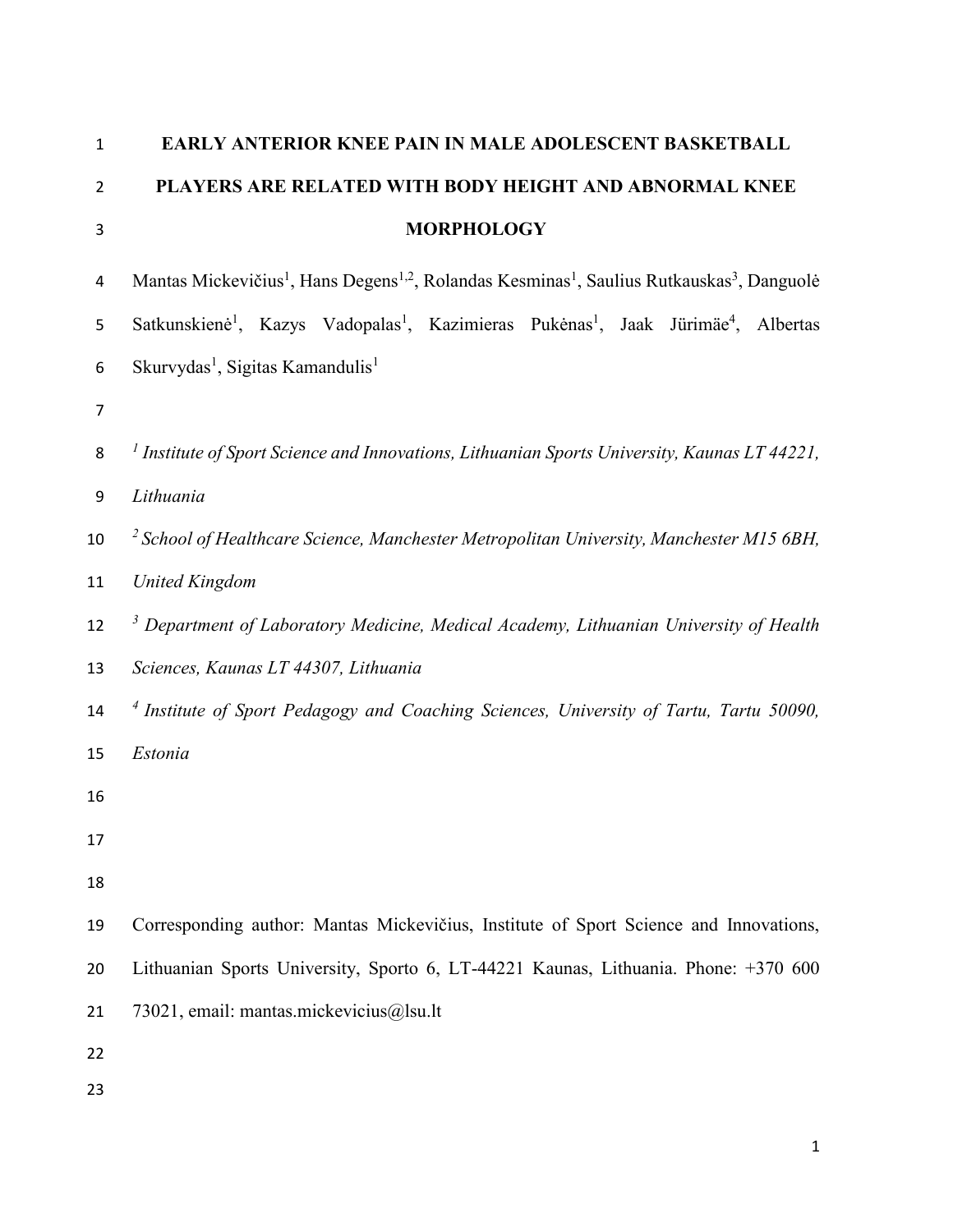#### **ABSTRACT**

 *Objectives:* To compare knee torque, range of motion, quality of movement, and morphology in dominant and nondominant legs of male adolescent basketball players with and without anterior knee pain and untrained peers.

*Design:* Cross-sectional.

*Setting:* Sports performance laboratory.

 *Participants:* Male basketball players aged 14–15 years with and without anterior knee pain 8 and healthy untrained subjects ( $n = 88$ ).

 *Main outcome measures:* Basketball players were allocated to a symptomatic or asymptomatic group based on self-reported anterior knee pain. Associations between pain and body mass, height, passive range of motion, muscle peak torque, coactivation, neuromuscular control, proprioception, and ultrasound observations were investigated.

 *Results:* The prevalence of pain did not differ significantly between sides. Of 176 knees inspected, 44 were painful, and 26 of these exhibited abnormalities in ultrasonography. Symptomatic players were 5.0 and 6.9 cm taller than asymptomatic players and controls, 16 respectively  $(P < 0.05)$ . In athletes with knee pain, the odds ratios of morphological abnormalities and greater height were increased by 8.6 and 5.0 times (P < 0.001).

 *Conclusion:* Knee pain prevalence in adolescent basketball players was not related to differences between sides but was higher in tall players. Knee pain was accompanied by morphological abnormalities detected with ultrasound.

 **Keywords** Diagnostic ultrasound, Proprioception/Balance, Electromyography, Isokinetic dynamometry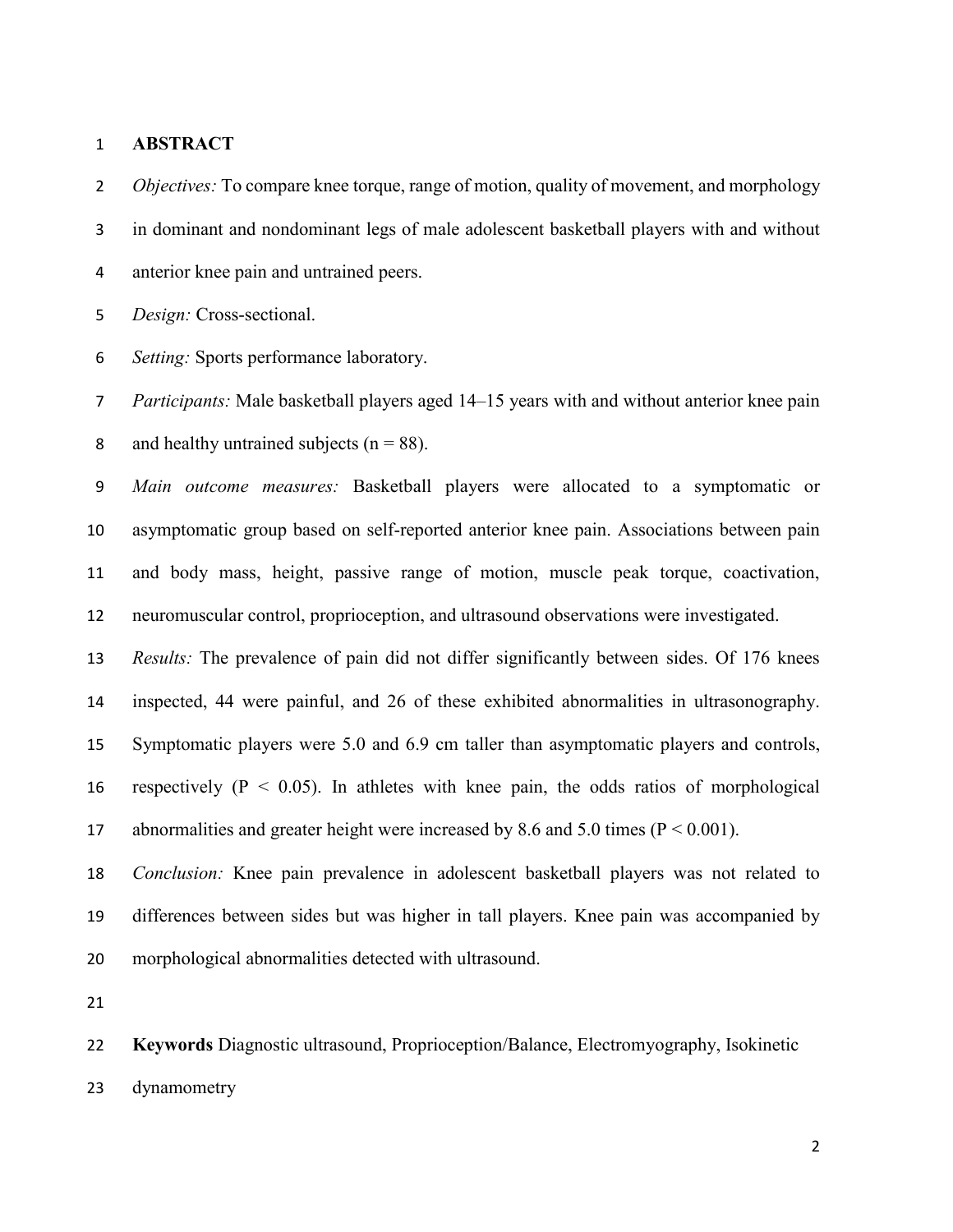### **INTRODUCTION**

 Regular physical activity improves skeletal muscle function and cardiovascular health, and helps to prevent and reverse obesity, reduce anxiety and depression, and improve self- confidence and cognitive function (Haskell et al., 2007). Because of these benefits, regular sports participation is highly encouraged. However, with growing competiveness in sport, children, adolescents, and young adult participants are under increasing psychological pressure to win. For this reason, physical training is often intense, frequent, and highly specialized, which increases the risk of training becoming too intense and/or unbalanced, as 9 well as possible health problems and acute traumatic injuries (Frisch, Croisier, Urhausen, Seil, & Theisen, 2009). Although healthy tendons and muscles can tolerate large loads, constant overexertion and incorrectly performed exercises and loading while fatigued can change the material properties of the joints, such as the knee joint, which can make them more prone to overuse injuries and associated pain (Helland et al., 2013). Additional risk factors for knee joint pain include muscle weakness, strength imbalance, motor control deficit, knee joint laxity, and changes in the mechanical and morphological properties of tendons and ligaments (Smith et al., 2012; Ladenhauf, Graziano, & Marx, 2013; Gagnier, Morgenstern, & Chess, 2013). These factors can increase the stress on the lower limbs during sports events.

 Adolescents are particularly vulnerable to overuse injuries because their musculotendinous system is undergoing significant structural, biomechanical, and, consequently, functional alterations during this phase of rapid growth (Frisch et al., 2009; 22 Adirim & Cheng, 2003). Previous studies have shown that up to 54% of adolescent athletes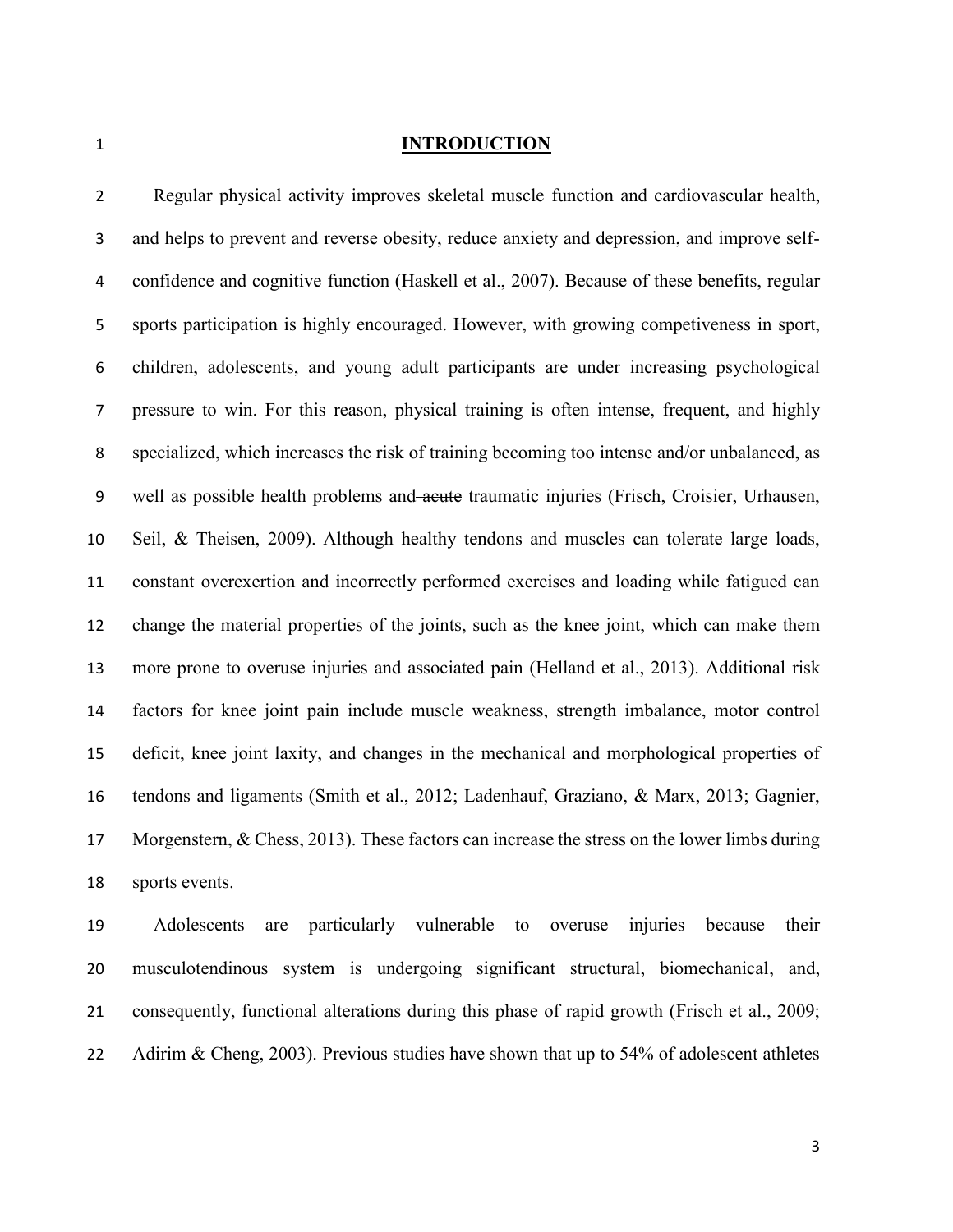experience some form of knee pain annually (Foss, Myer, Magnussen, & Hewett, 2014). Nontraumatic anterior knee pain is one of the most common complaints in young athletes (Adirim & Cheng, 2003).

 A high degree of sport specialization contributes to overuse injuries in young athletes (Bell, Post, Trigsted, Hetzel, McGuine, & Brooks, 2016). The incidence of knee joint injuries in children and adolescents is particularly high in organized team sports, including basketball (Caine, Maffulli, & Caine, 2008; Frisch et al., 2009). This can be attributed to repeated sprinting, stopping, changing direction, and jumping (Cumps, Verhagen, & Meeusen, 2007). These movements place a particularly high amount of stress on the leading knee and associated muscle–tendon unit. Adolescent basketball players therefore provide an ideal population for evaluating the structural and functional changes associated with knee pain and injury.

 The purpose of the present study was to compare knee torque, range of motion (ROM), quality of movement, and morphological indicators in the dominant and nondominant legs of male adolescent basketball players with and without anterior knee pain and untrained male adolescents. All basketball players who experienced knee pain started having minor complaints that were not yet intense enough to warrant medical attention. This phase is thus ideal for assessing the associations between pain and functional and morphological adaptations. Understanding these relationships may help to prevent further development of pain or even alleviate existing pain. We hypothesized that adolescent basketball players would have 1) side-to-side imbalances in muscle strength, 2) impaired flexibility and neuromuscular control and 3) show morphological abnormalities that can be detected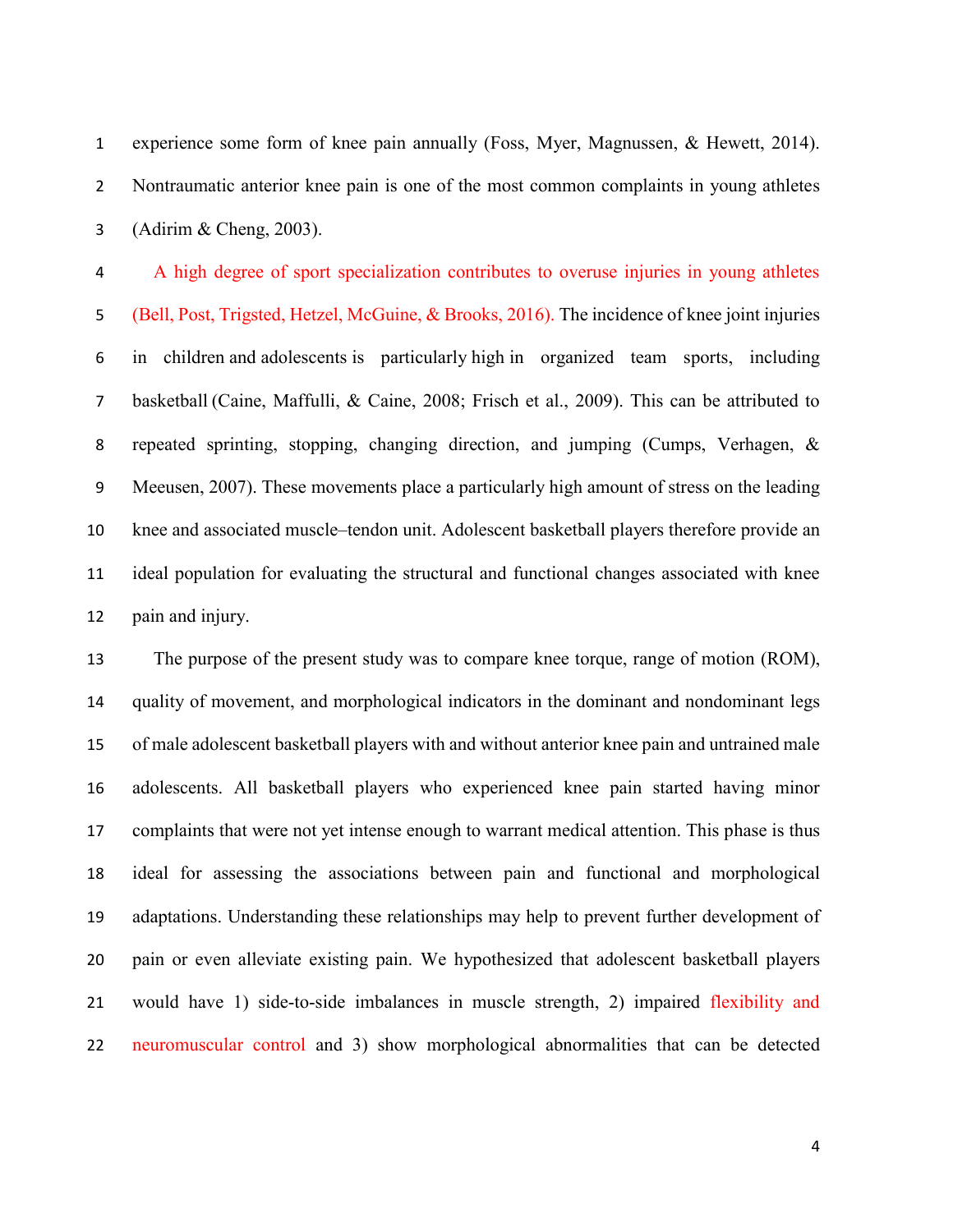noninvasively with ultrasound. We expect that this would help identify the risk factors for, and early indicators of, knee pain and injury.

- 
- 

## **METHODS**

## Participants

 The present study involved 88 male adolescents, who were divided into the following 7 three groups (Table 1): adolescent basketball players who had participated for  $\geq$ 5 years in basketball activities and who had experienced anterior knee joint pain during the previous 9 month (symptomatic group,  $n = 29$ ) or had not experienced pain (asymptomatic group,  $n =$  30). In both groups, players were excluded if they had experienced any acute or contact trauma, including ligament or meniscus injury and/or associated pain in a proximal and/or distal joint. Players who had prior or present pain that required medical attention were also excluded from the study. The basketball players were recruited at the end of the playing season (May–June) from a county basketball school. They played seven to eight times per month for about 7 months per year in the national championships and attended 1.5-h training sessions four to five times per week all year. The third group comprised healthy untrained, 17 non-basketball-playing adolescents without a history of knee pain (control group,  $n = 29$ ). Control subjects were recruited from a local high school and were matched for age and body mass index (BMI) to the basketball players. The Kaunas Regional Biomedical Research Ethics Committee approved the research protocol, which was consistent with the principles outlined in the Declaration of Helsinki. Written informed consent was obtained from the parent or guardian of each participant.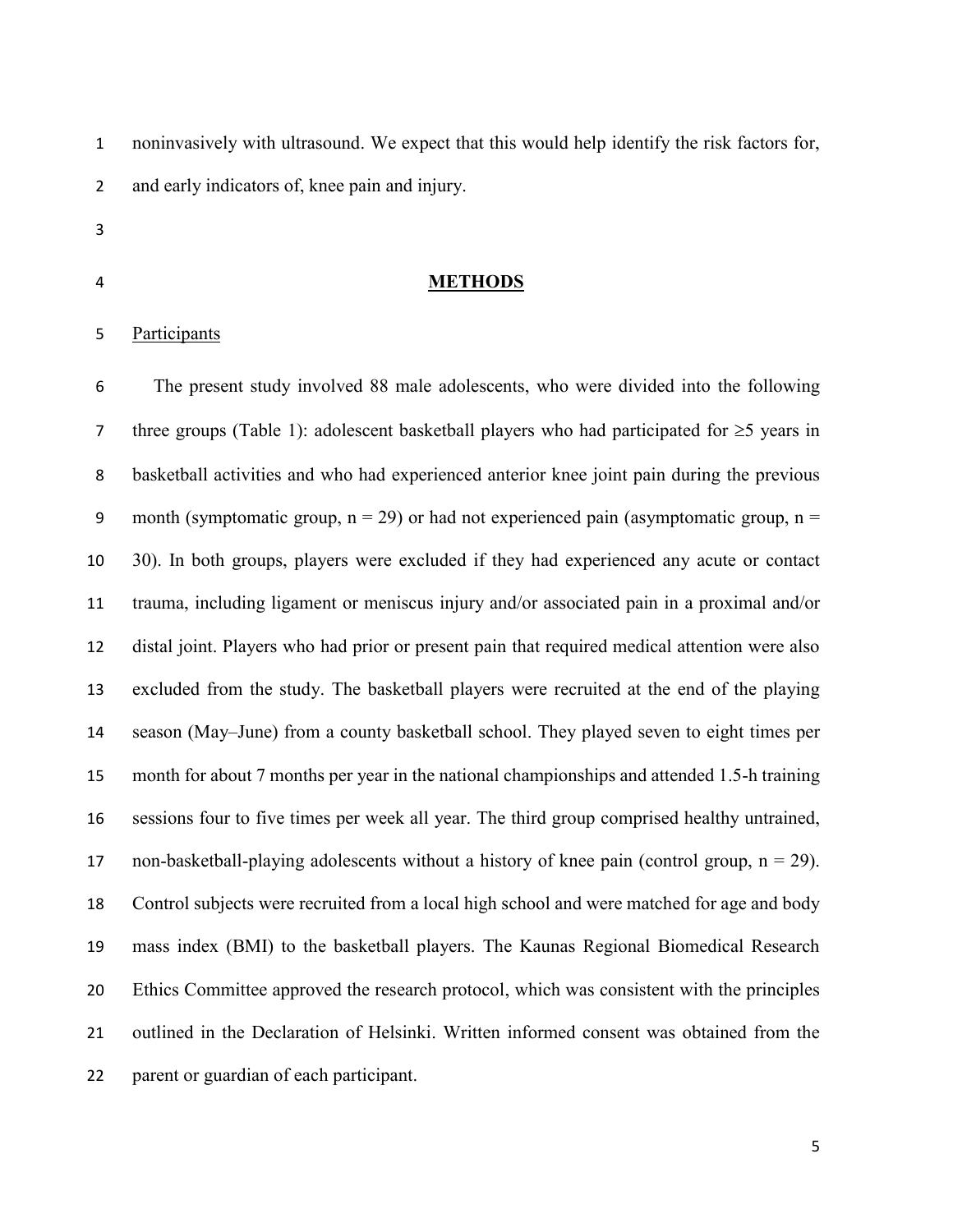# 2 Pain

 For all participants in the control, asymptomatic, and symptomatic groups, the same investigator characterized the severity and frequency of knee pain for each knee according to the Knee Injury and Osteoarthritis Outcome Score (KOOS; Lithuanian version LK1.0) questionnaire using only the nine-item part related to pain. Each question is scored from 0 (no pain) to 4 (extreme pain) (Roos & Lohmander, 2003). Here, we report the average score of the nine items in the test.

# Testing procedures

 Body mass was measured in kilograms (TBF-300 body composition scale; Tanita, UK Ltd., West Drayton, UK) and height in meters (Anthropometry Martin, GPM SiberHegner, Switzerland) in the laboratory. The ROM of the left and right knee joints was determined with a goniometer. This was followed by a warm-up of 8 min of cycling at a power of 50–70 W at a cadence of 70 rpm on a cycle ergometer. Next, knee extensor and flexor muscle proprioception, peak torque, and coactivation were measured in each leg on an isokinetic dynamometer (System 3; Biodex Medical Systems, Shirley, NY, USA). The next day, clinical observation of the left and right knee joints was performed, and patella tendon dimensions were measured by ultrasound. This was followed by a neuromuscular control test for visual inspection of movement stability. The leg used to kick a ball was considered the dominant leg. The above methods are detailed in the following sections.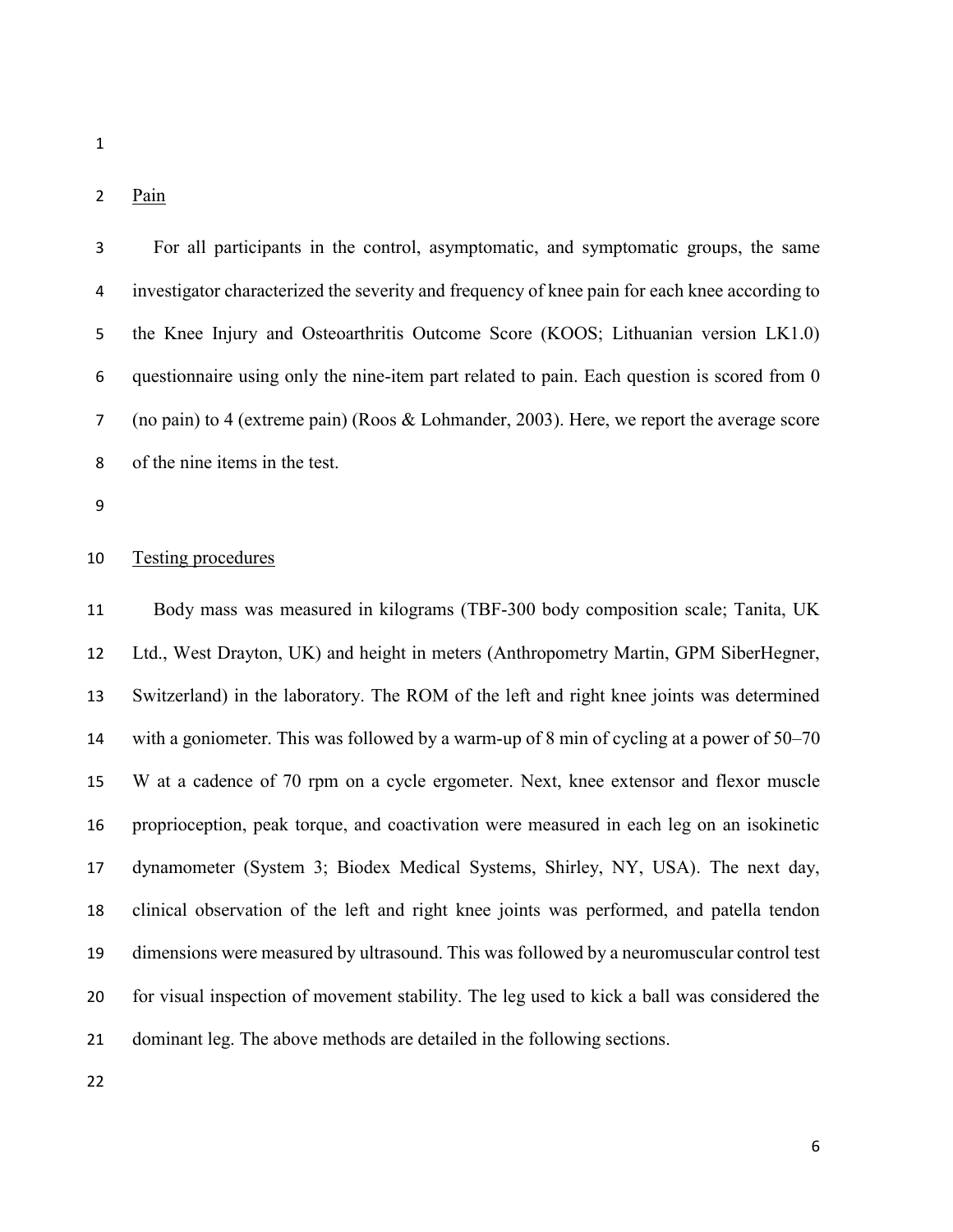

15 *Figure 1. Graphical overview of the testing protocol.*

 *Note.* Slump – Slump Test; SLR – Straight Leg Rise Test; KE – Knee Extension Test (90/90); PNB – Prone Knee Bend Test; IEHR – Internal and External Hip Rotation; NC – Neuromuscular control; SLS – Single Leg Squat Test; SLH – Single Leg Hoop Test; FRS – Foam Roller Supine Test; SLR – Straight Leg Rise Test; MVC – maximal voluntary contraction force; Con – concentric muscle contraction; Ecc – eccentric muscle contraction; US – ultrasonography; CSAPT – cross-sectional area of the patellar tendon; TPT – thickness of the patellar tendon.

22

## 23 ROM

 Passive ROM was determined in both legs with a standard goniometer and demarcated by 25 the positions at which resistance to movement was felt (Sauer, Potter, Weisshaar, Ploeg,  $\&$  Thelen, 2007). Participants did not report neurogenic pain in prone knee-bend, straight-leg raise, or seated slump tests. We first assessed resistance to movement in these neurodynamic tests (Boyd, Wanek, Gray, & Topp, 2009). To minimize subjective bias, all ROMs were determined by the same researcher. High intraclass correlation coefficients (ICCs) of 0.88– 0.97 have been reported for the ROM tests used in the present study (Cibulka, Sinacore, Cromer, & Delitto, 1998; Gabbe, Bennell, Wajswelner, & Finch, 2004; Russell & Bandy,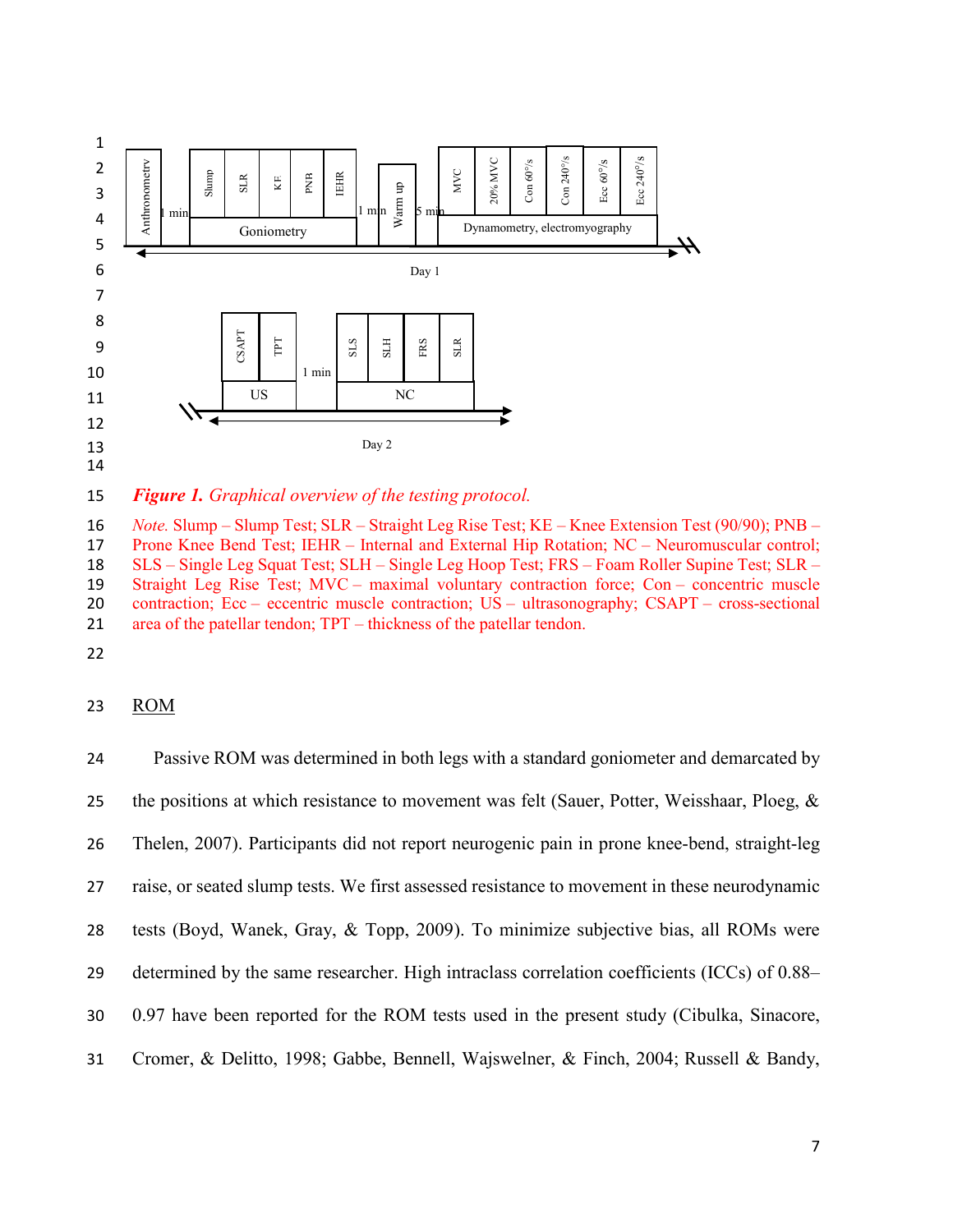2004; Santos, Ferreira, Malacco, Sabino, Moraes, & Felício, 2012; Neto, Jacobsohn, Carita, & Oliveira, 2014).

 The 90/90 test was performed by the participant in a supine position with the hip and knee flexed to 90° and gently stretched until resistance was felt. The lateral epicondyle of the femur was palpated, and the goniometer placed over the epicondyle. The lateral malleolus of the tibia and the greater trochanter of the femur were marked. The arms of the goniometer were aligned with these proximal and distal landmarks (Russell & Bandy, 2004).

 Next, the prone knee-bend test for femoral nerve tension was performed on each leg. The examiner passively flexed one knee slowly as far as possible until unilateral neurogenic pain was felt along the lumbar area, buttock, and/or anterior thigh. Knee ROM was recorded as the angle at which subjective symptoms were reported (Dutton, 2004).

 For the internal and external hip rotation test, the participant lay in the supine position with the hip and knee flexed 90°. The hip was then maximally rotated internally and externally (Byrd, 2005).

 The straight-leg raise test was performed in the supine position. The tested limb was raised by the examiner with the knee fully extended and the foot in a relaxed position. The contralateral limb was kept fully extended and in neutral rotation by a second examiner. The goniometer was placed over the greater trochanter, with one arm aligned with the lateral femoral condyle and the other aligned parallel to the table in the direction of the midaxillary line (Neto et al., 2014).

 For the seated slump test, the participant sat in a slouched position and actively flexed the cervical spine as far as comfortably possible. The ankle was then passively dorsiflexed to slight resistance, and the knee was slowly passively extended. The knee was extended until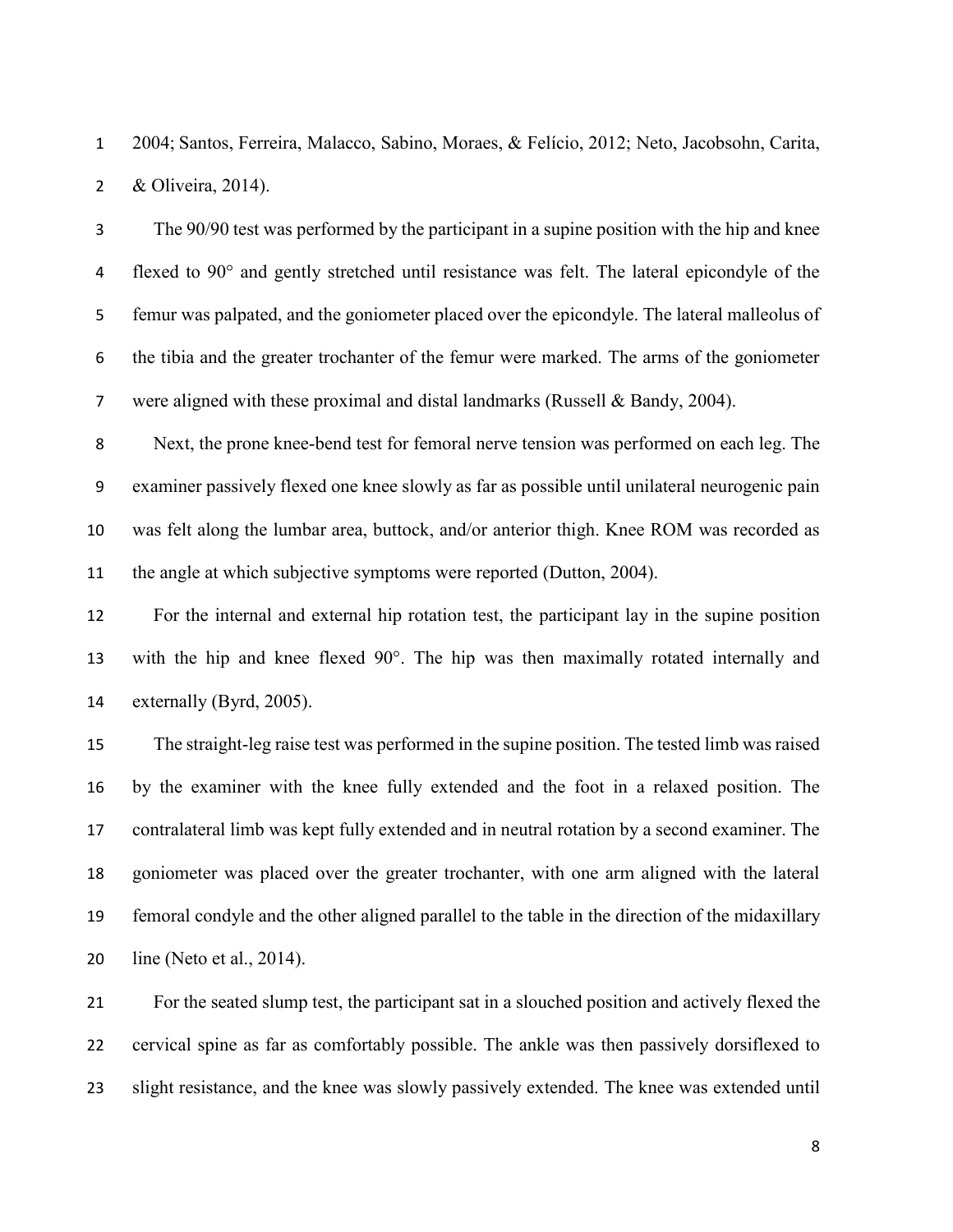full extension was achieved or until the participant reported the onset of neural-mediated symptoms. The goniometer was aligned in a standard fashion with the axis over the lateral femoral epicondyle, the stationary arm was aligned with the femoral trochanter, and the moveable arm was aligned with the lateral malleolus (Davis, Anderson, Carson, Elkins, & Stuckey, 2008).

# Proprioception

 A familiarization session for measurement of proprioception and peak torque was performed 2 days before data collection. The participant sat in the isokinetic dynamometer chair and performed a shorter version of the testing protocol described below. Proprioception was assessed using an isokinetic dynamometer during both knee flexion and extension at a 12 knee angle of 90 $\degree$  (0 $\degree$  = leg fully extended). During the testing, repeated isometric knee flexion and extension (10 trials at 1-s intervals) were performed in an attempt to match the required 20% maximal voluntary isometric contraction (MVC). The participant could see the force generated on the instrument's screen. To provide a measure of accuracy of isometric contractions, we calculated the absolute error size (Magill, 2007) using the following formula:

 Absolute error = *<sup>x</sup> <sup>T</sup> <sup>n</sup> <sup>i</sup>* /

19 where  $x_i$  is the torque generated during trial  $i$ , T is the target torque, and n is the number of trials. The vertical brackets | | indicate that the difference was always given a positive value. 21 This gives an absolute error value in  $N \cdot m$ . Not every individual produces the same maximal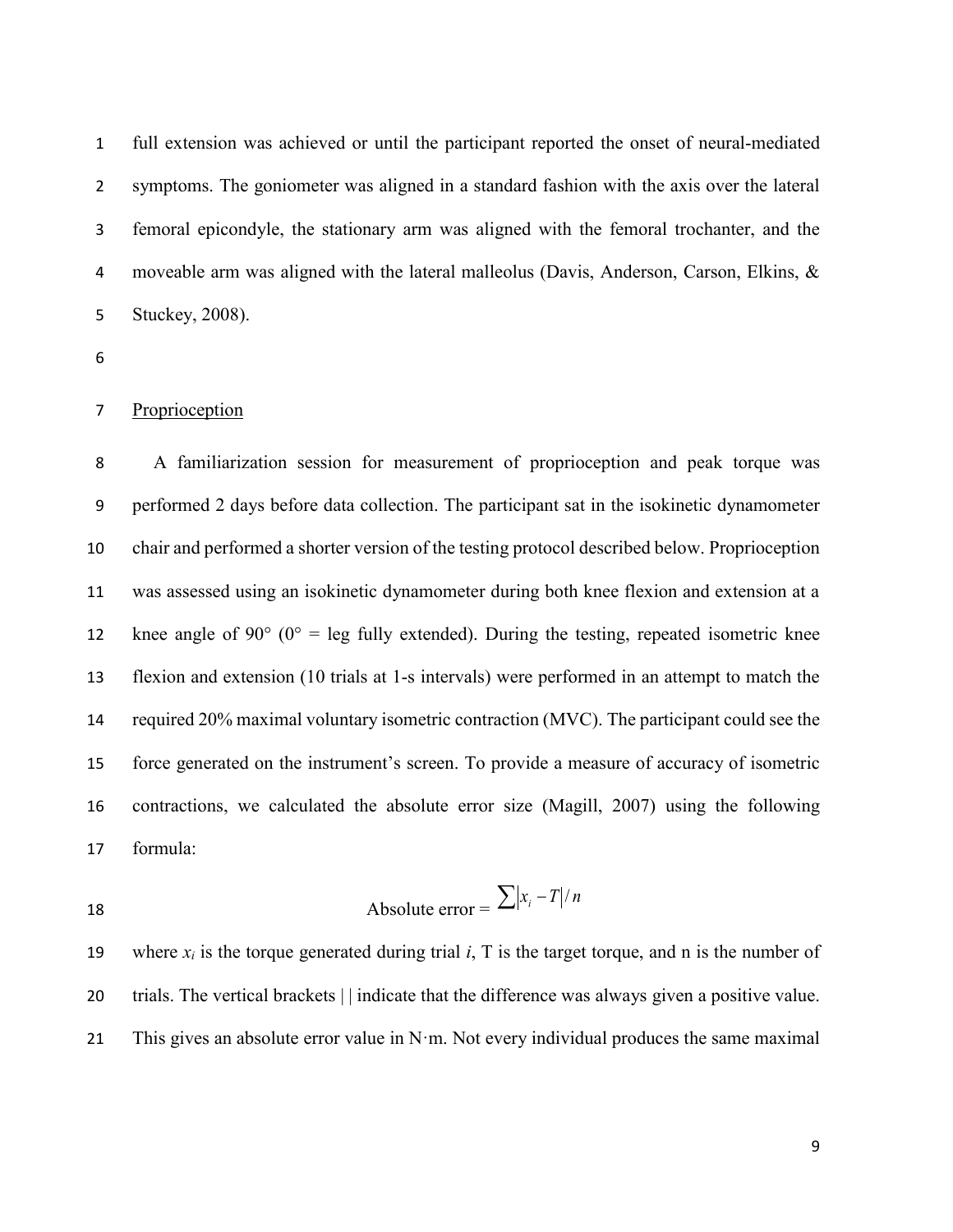torque, so to compare the data between different subjects, we also calculated the absolute error (AE) size as a percentage of MVC as follows: 3 AE (%) =  $AE \times 100/(20\% \text{ MVC})$ . Moderate ICCs of 0.73–0.81 for the proprioception test have been reported (Zavieh et al., 2016). Peak torque After completion of the proprioception evaluation, concentric and eccentric isokinetic and isometric peak torque of the knee extensor and flexor muscles were measured using an isokinetic dynamometer. First, an MVC was performed twice, each separated by a 2-min rest 11 interval with the knee joint at 90 $^{\circ}$  (full extension = 0 $^{\circ}$ ). The participant then performed three maximal contractions at angular velocities of 60°/s and 240°/s in both the concentric and eccentric modes, and the best of three trials was used for further analysis. Each of the angular 14 velocities and the concentric and eccentric measurements were separated by  $\geq$ 2-min rest to prevent the development of fatigue. Two warm-up trials at submaximal intensity were performed before measurement of maximal peak torque at each velocity. The ICC for peak torque varies from 0.81 to 0.95 depending on exercise mode and velocity (Janusevicius et al., 2017). The ratios of peak torque for concentric hamstring:concentric quadriceps and eccentric hamstring:concentric quadriceps were calculated.

## Electromyography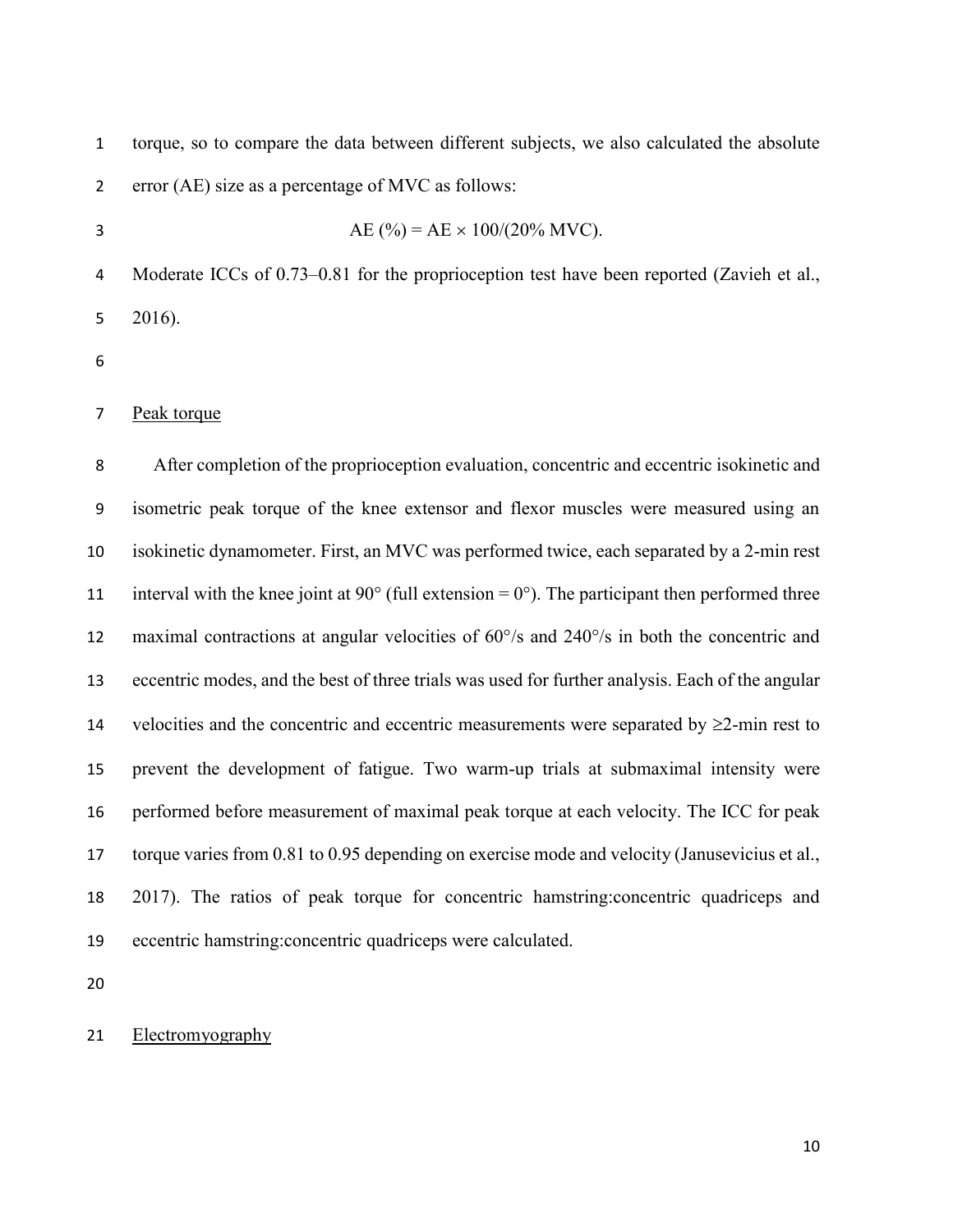Electromyographic activity was assessed for the rectus femoris (RF) and the long head of the biceps femoris (BF) muscles as described previously (Hermens, Freriks, Disselhorst- Klug, & Rau, 2000). An MP150 instrument (Biopac Systems, Inc., CA, USA) was used to record the electromyogram (EMG). Two self-adhesive disposable Ag–AgCl electrodes (10- mm diameter, Ceracorta, Forlì (FC), Italy) were placed on the hamstring and quadriceps muscles with a 20-mm interelectrode distance, and the ground electrode was positioned on the knee. A raw EMG was acquired with a sampling frequency of 1000 Hz and was filtered using analogue high-pass (10 Hz) and low-pass (500 Hz) filters. The EMG signals were analyzed using Acknowledge software (Biopac Systems). Coactivation of the RF and BF was assessed using the root mean square (RMS) of the EMG signal. The analyzed EMG signal was taken at 200 ms around the peak for isometric and 60°/s for concentric contractions, at 100 ms for 240°/s concentric and 60°/s eccentric contractions, and at 20 ms for eccentric contractions at 240°/s. Coactivation of the BF was assessed as the EMG activity during knee extension as a percentage of the EMG activity of the BF during maximal knee flexion either at a constant length or during a constant-velocity contraction (Kellis & Baltzopoulos, 1996). The ICCs for the RMS of the EMG signal are 0.80–0.88 (Larsson, Karlsson, Eriksson, & Gerdle, 2003).

## Ultrasonographic assessment

 A radiologist with nearly 10 years clinical work experience assessed both knees in all participants in the control, asymptomatic, and symptomatic groups using an ultrasound 22 device (Esaote MyLab 50 XVision, Italy) with a  $7-12-MHz$  linear probe. The radiologist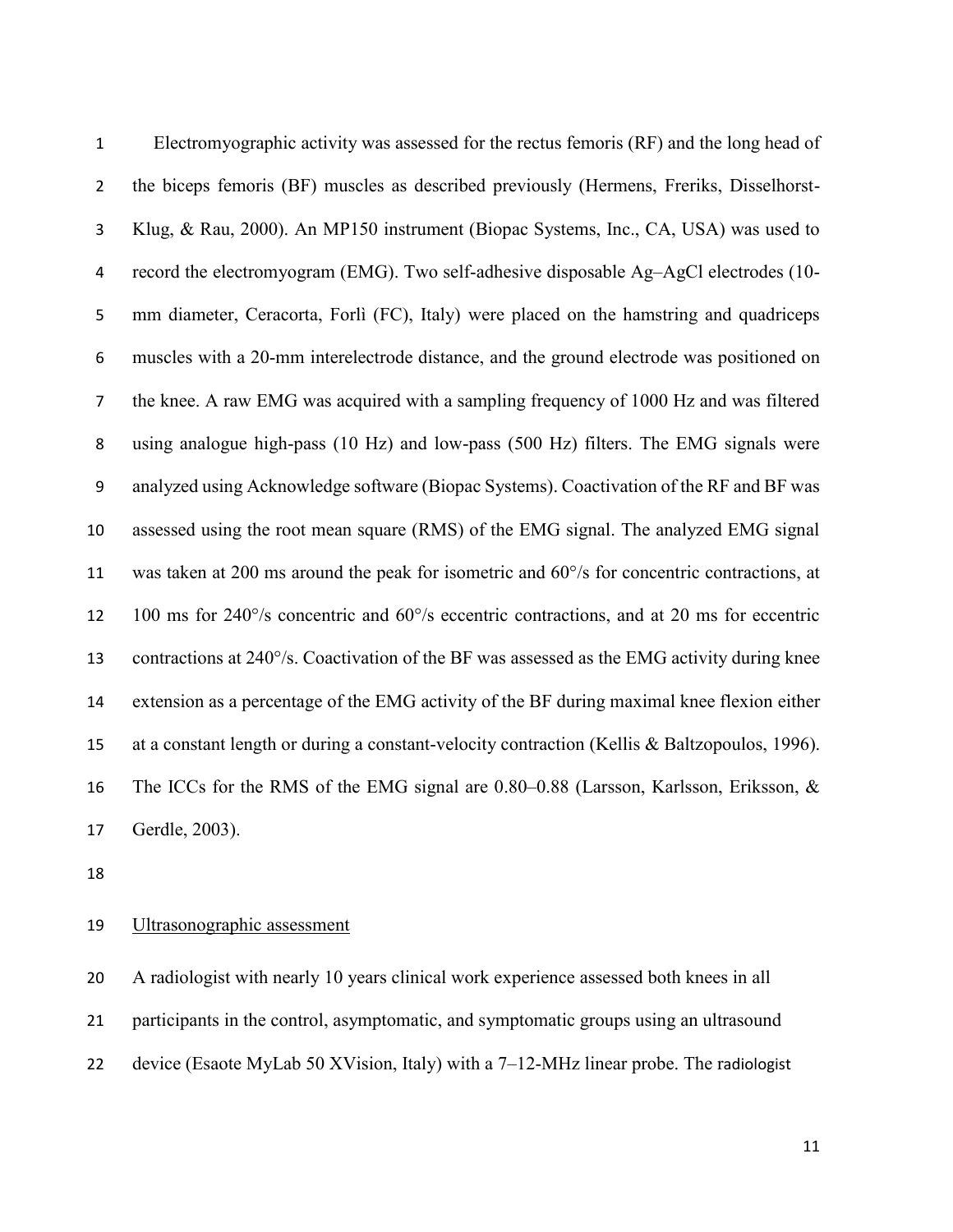abnormalities if ultrasound inspection exposed pathological signs such as oedema, increased connective tissue deposition, or fragmentation of the tibial tuberosity ossification centre, which is linked to Osgood–Schlatter syndrome. Other characteristic signs were recorded as morphological abnormalities; these included semimembranosus bursitis, observed as an enlarged semimembranosus bursa, bipartite patella, as a patella with an unfused accessory ossification centre, or thickening of the patella, which indicates patellar tendonitis. If the participant had noticed any of these abnormalities, he was advised to consult an orthopaedic surgeon, but we did not request the examination results.

was blinded to the group. The participant was diagnosed as having morphological

 The morphology of the knee joint is represented here as the patellar tendon (PT) cross- sectional area (CSA) and thickness. The CSA and thickness in both the longitudinal and transverse planes were measured in both knees while the participant was in a supine position 13 with his knees supported and flexed  $(\sim 30^{\circ})$ . The PT was assessed in two areas: 1 cm from the apex of the patella, and 1 cm above the tibia attachment. The data from these two PT measurement areas was averaged for further analysis. High ICCs of 0.82–0.93 for PT dimension measurements have been reported (Gellhorn & Carlson, 2013).

#### Neuromuscular control

19 The following day, neuromuscular control was assessed by a physical therapist with  $>10$ 20 years' experience. High to moderate ICCs of 0.77–0.92 for the tests used in the present study have been reported (Mens, Vleeming, Snijders, Koes, & Stam, 2001; Stensrud, Myklebust, Kristianslund, Bahr, & Krosshaug, 2011).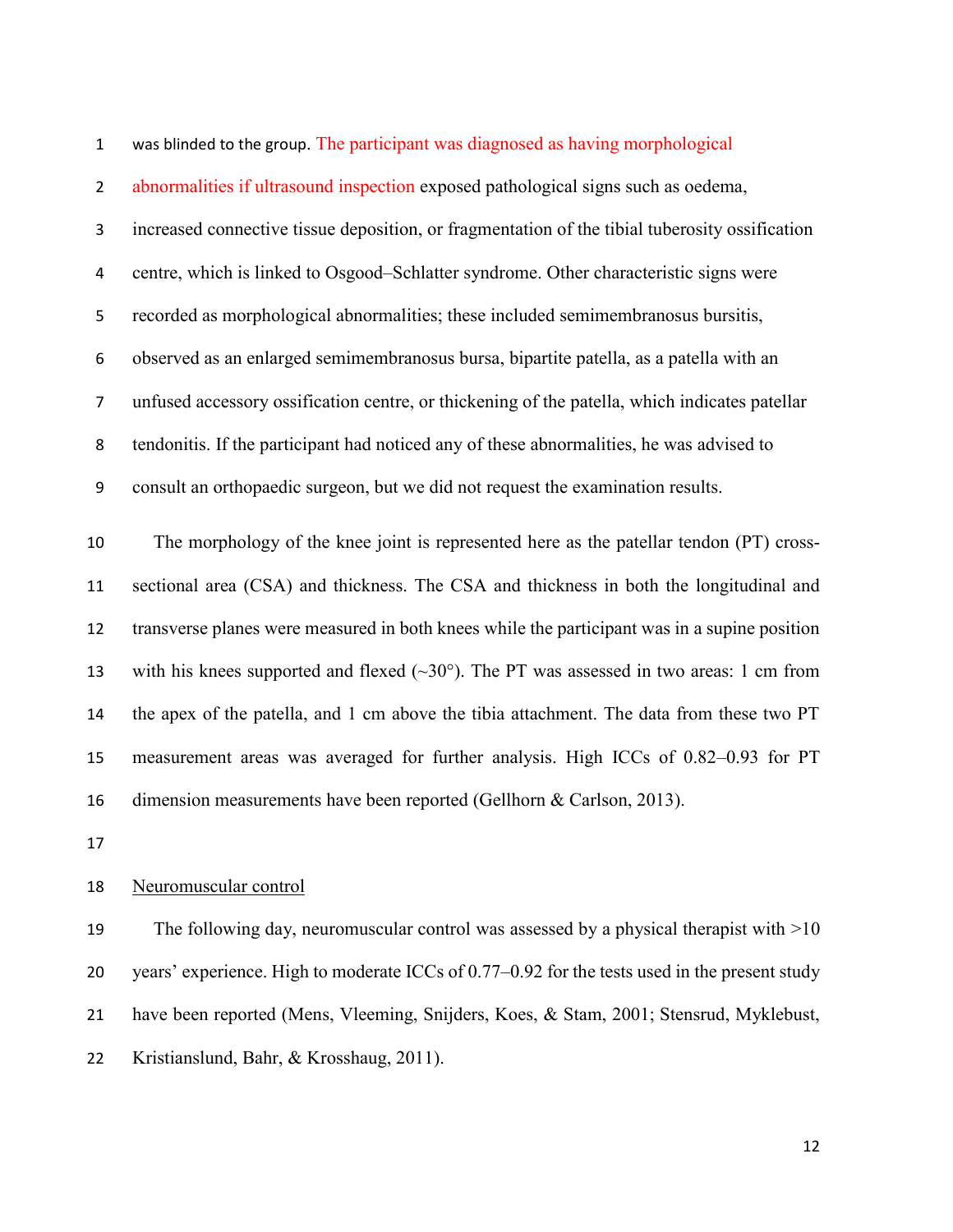During the single-leg squat, the participant squatted five times on each leg and then performed five single-leg hops on each leg (Bailey, Selfe, & Richards, 2011). In these two tests, position and movement were assessed and graded as follows: 1, the ankle, knee and hip were maintained in line, the pelvis was horizontal, and the trunk was vertical in the sagittal plane; 2, the participant displayed minor disturbances in the lower extremity and trunk alignment in the sagittal plane and/or a slight pelvic drop; 3, the participant displayed moderate disturbances in the lower extremity and trunk alignment in the sagittal plane and/or moderate pelvic drop; and 4, the participant displayed severe disturbances in the lower extremity and trunk alignment in the sagittal plane and/or significant pelvic drop.

 For the foam roller supine test, the participant lifted each leg five times from the supine position lying on a foam roller with the hands not touching the floor.

 Finally, for the active straight-leg raise test, the participant was asked to lift each leg 20 cm straight five times while lying supine on the floor (Mens et al., 2001). The last two tests were assessed as follows: 1, stable pelvis; 2, minor sway of pelvis; 3, moderate sway of pelvis; 4, the participant falls off the roller or strong rotation or sway of the pelvis from the horizontal position. Raising one leg with a little sway and the other leg with a larger sway was considered a minor disturbance, and moderate pelvic sway during the active straight-leg raise test was considered a moderate disturbance.

Statistical analysis

 Data are presented as mean and standard deviation (SD). The Kolmogorov–Smirnov test was used to check whether the data were normally distributed. If not normally distributed,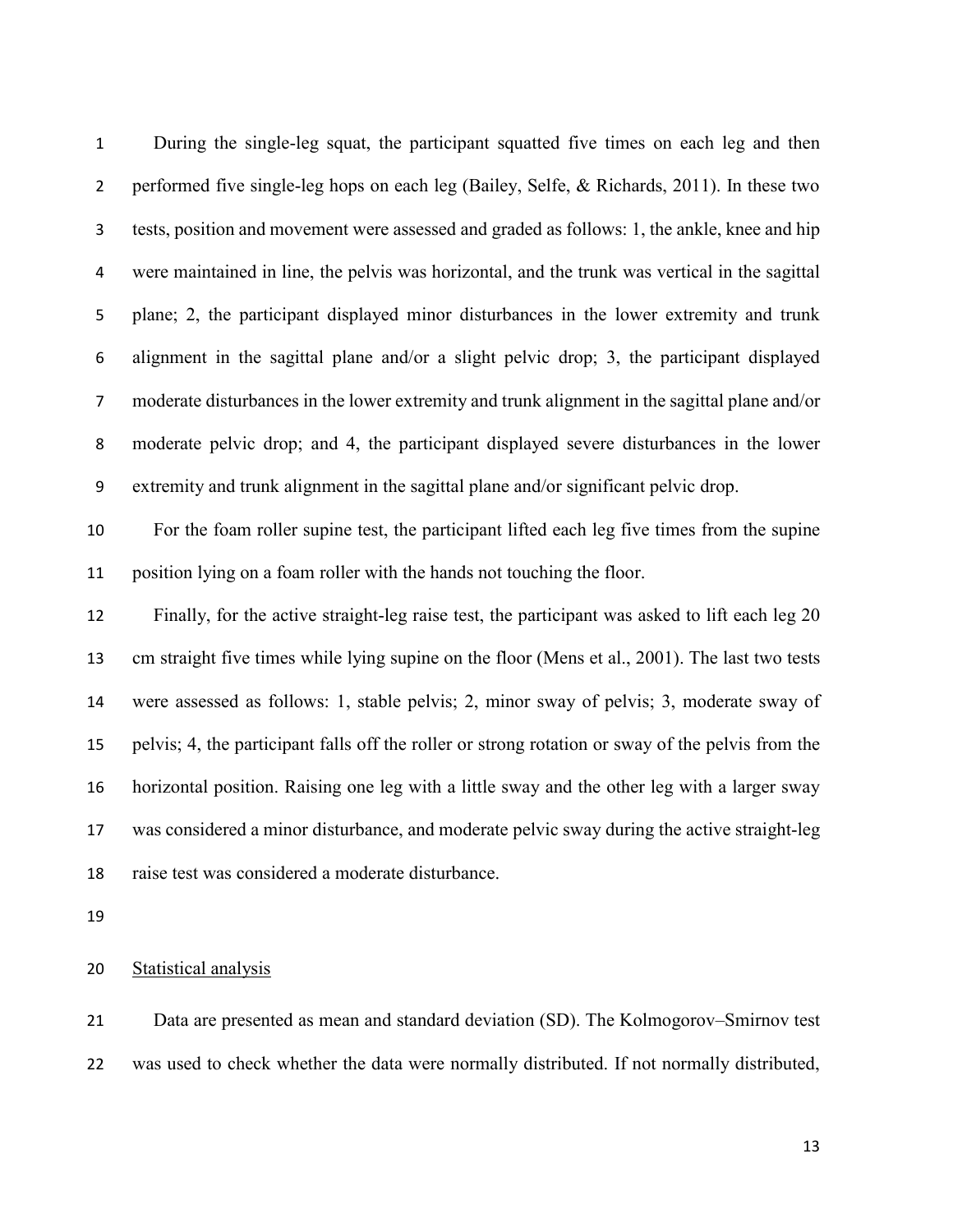the data were log-transformed or the inverse was taken to ensure a normal distribution, which was then used for statistical analysis. In some cases, no normal distribution developed even after transformation of the data. In these cases, a nonparametric exact Wilcoxon test was used to evaluate the differences, such as for the neuromuscular control tests. For normally distributed data, a repeated-measures ANOVA was used with a within-factor (side: dominant vs. nondominant) and a between-factor (group: symptomatic vs. nonsymptomatic vs. control) 7 analysis. When a significant group effect but no side  $\times$  group interaction was found, Tukey's post hoc test was performed to locate the differences. A significant interaction between side and group indicated that the side difference differed between the three groups.

 To identify any associations between knee pain and parametric variables (peak torque, ROM, AE, RMS), these variables were divided into two percentiles using the median value 12 to calculate the odds ratios for a  $2 \times 2$  contingency table and 95% confidence intervals (CIs). The participants were allocated to a low (3 or 4 points) or high (1 or 2 points) group for each neuromuscular control test or for the number of morphological abnormalities in positive and negative groups, and the odds ratios and CIs were calculated for nonparametric variables. The sample size required to detect a change of 15% in peak torque, which is considered to 17 be clinically relevant, was 25 at a one-tailed  $\alpha = 0.05$  and statistical power  $\beta = 0.80$ . For all 18 statistical tests, differences were regarded as significant at  $P < 0.05$ .

- 
- 

### **RESULTS**

Participant characteristics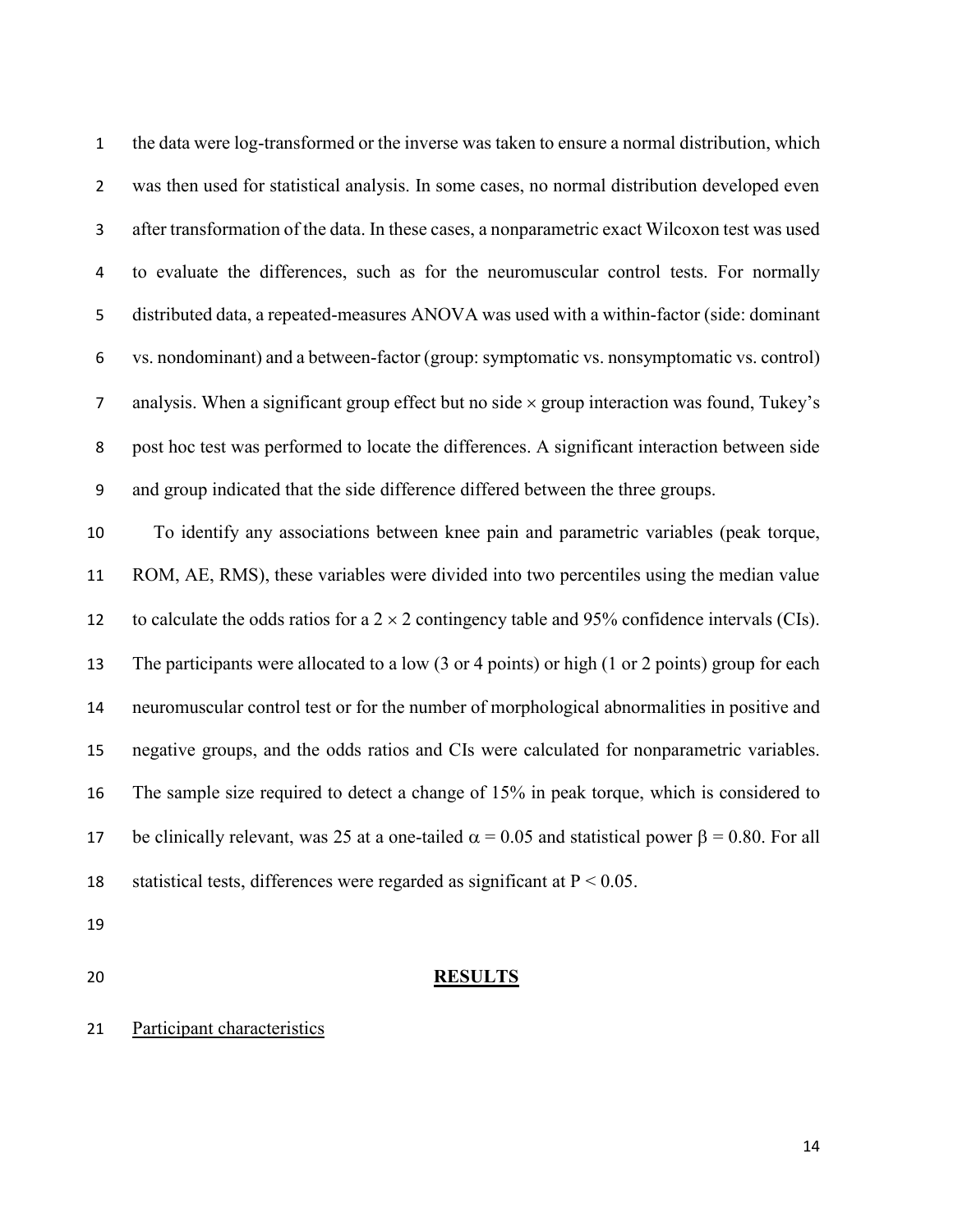| $\mathbf{1}$   | Thirteen players had bilateral pain, while 16 players had unilateral (8 in the dominant, 8        |
|----------------|---------------------------------------------------------------------------------------------------|
| $2^{\circ}$    | in the non-dominant leg) pain. The pain intensity and frequency in the symptomatic athletes       |
| 3 <sup>1</sup> | were $1.5 \pm 0.7$ points and $10.7 \pm 5.7$ days per month. The pain intensity and frequency did |
| 4              | not differ between legs (1.4 points and 10.9 days in the dominant leg; 1.5 points and 10.4        |
| 5 <sub>1</sub> | days in the nondominant leg, $P > 0.05$ ). The symptomatic players were taller than the           |
| 6              | asymptomatic players and controls ( $P < 0.05$ ), but body mass and BMI did not differ            |
| 7 <sup>1</sup> | significantly between groups (Table 1). The odds ratio of having knee pain was increased 5.0      |
| 8              | times in tall players compared with asymptomatic players and controls (95% CI 2.2–11.2; P         |
| 9              | $0.001$ ).                                                                                        |

10 **Table 1.** Participants' characteristics.

| Group        | <b>Number</b> | Age       | Height      | <b>Body</b> | <b>BMI</b> | <b>Training</b> |
|--------------|---------------|-----------|-------------|-------------|------------|-----------------|
|              |               | (years)   | (cm)        | mass        |            | experience      |
|              |               |           |             | (kg)        |            | (years)         |
| Symptomatic  | 29            | 14.5      | $179^{a,b}$ | 65.4        | 20.3       | 6.3             |
|              |               | $\pm 0.6$ | $\pm 8$     | $\pm 10.6$  | $\pm 2.1$  | $\pm 1.6$       |
| Asymptomatic | 30            | 14.0      | 174         | 61.4        | 20.0       | 6.3             |
|              |               | $\pm 0.6$ | $\pm$ 11    | $\pm$ 13.2  | $\pm 2.5$  | $\pm$ 1.4       |
| Control      | 29            | 14.2      | 172         | 63.4        | 21.2       |                 |
|              |               | $\pm 0.7$ | $\pm 9$     | ± 15.1      | $\pm$ 4.1  |                 |

11  $\frac{a}{x}$ : significantly different from control at P < 0.05.

12  $\cdot$  b: significantly different from asymptomatic at P < 0.05. Data are expressed as mean  $\pm$  standard

13 deviation.

14

# 15 ROM

16 There were no significant side differences, side  $\times$  group interactions, or significant 17 associations with pain for ROM in any joint. Figure 2 shows that symptomatic players had a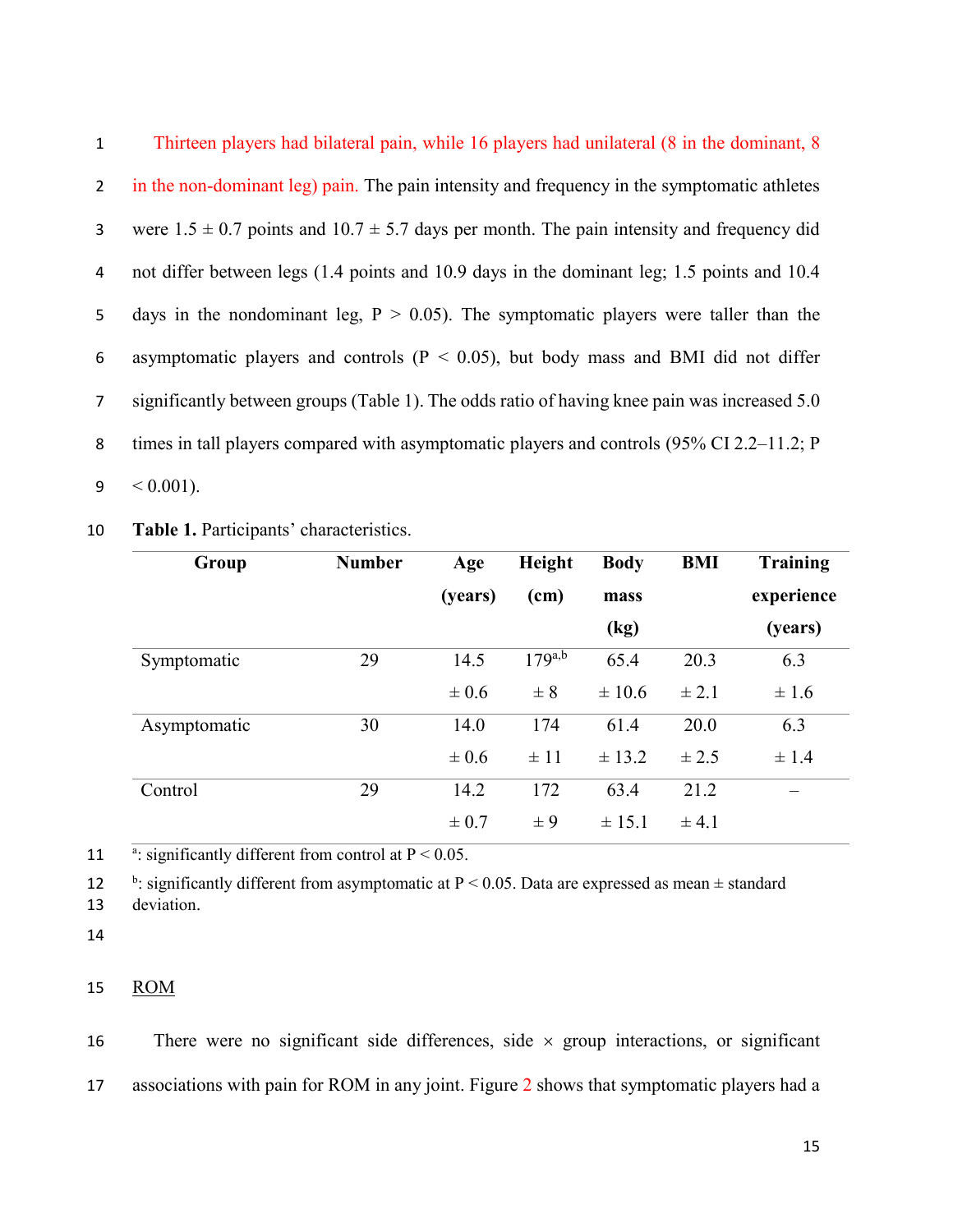1 larger ROM than controls in knee extension during sitting (slump test,  $P = 0.020$ ), and a 2 smaller ROM in hip external rotation ( $P < 0.001$ ) and knee bend in the prone position ( $P <$  0.001). These variables did not differ significantly between the symptomatic and asymptomatic groups.



## 11 Peak torque

12 There were no significant group  $\times$  side interactions or associations between torque and 13 knee pain. The isometric torque, concentric torque at  $60^{\circ}/s$ , and eccentric torque at  $60^{\circ}/s$  were 14 higher in the dominant than in the nondominant leg (Table 2;  $P < 0.05$ ). Both symptomatic and asymptomatic players developed higher torques than controls during concentric 60°/s 16 extension and flexion and  $60^{\circ}/s$  eccentric flexion (Table 2; P < 0.05). In addition, symptomatic players developed higher torque than controls for isometric flexion, concentric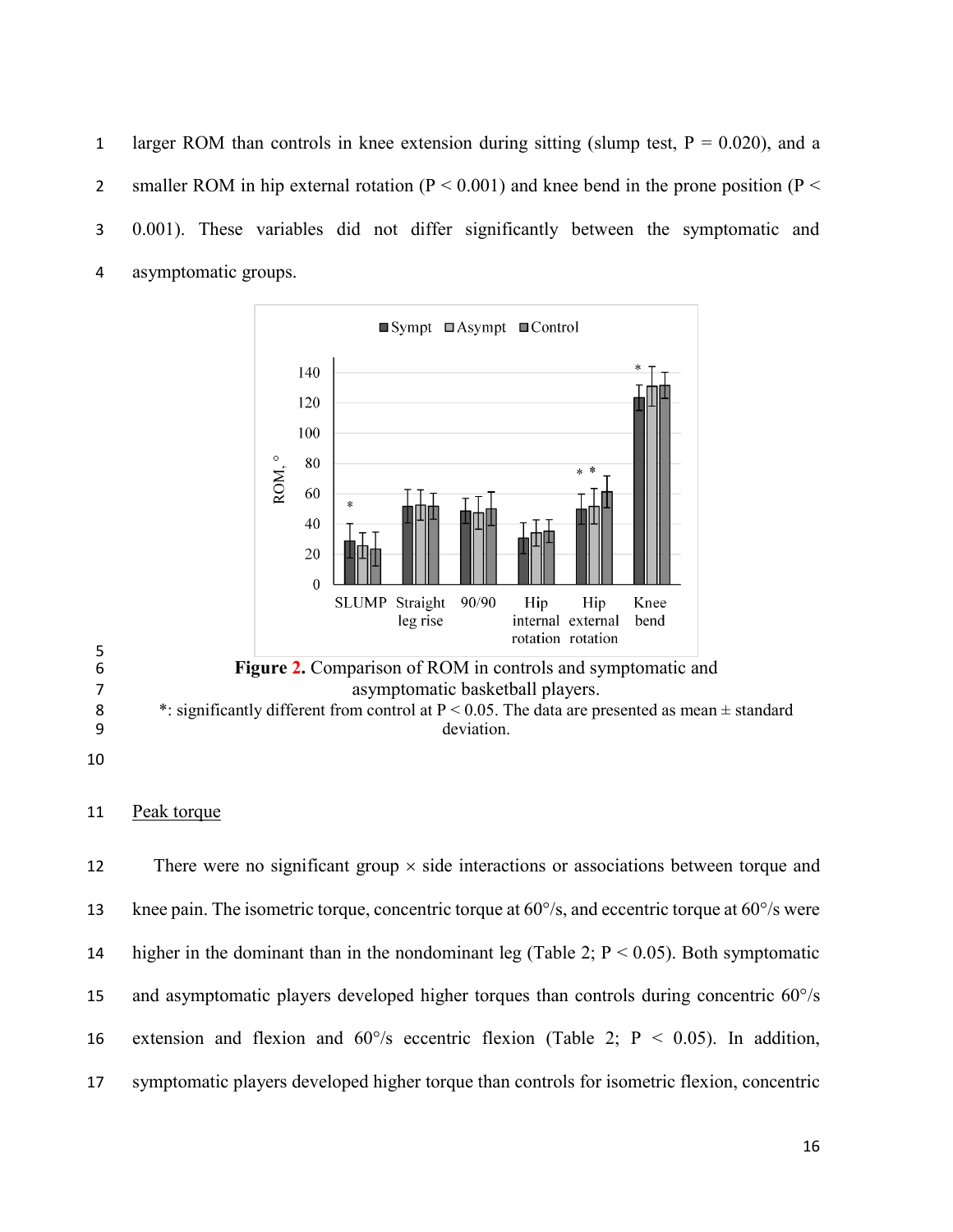- 1 240°/s extension and flexion, and eccentric 60°/s and 240°/s flexion and extension (Table 2;
- 2 P < 0.05). The symptomatic players developed higher torques than asymptomatic players for
- 3 isometric extension and  $60^{\circ}/s$  eccentric flexion (Table 2; P = 0.044).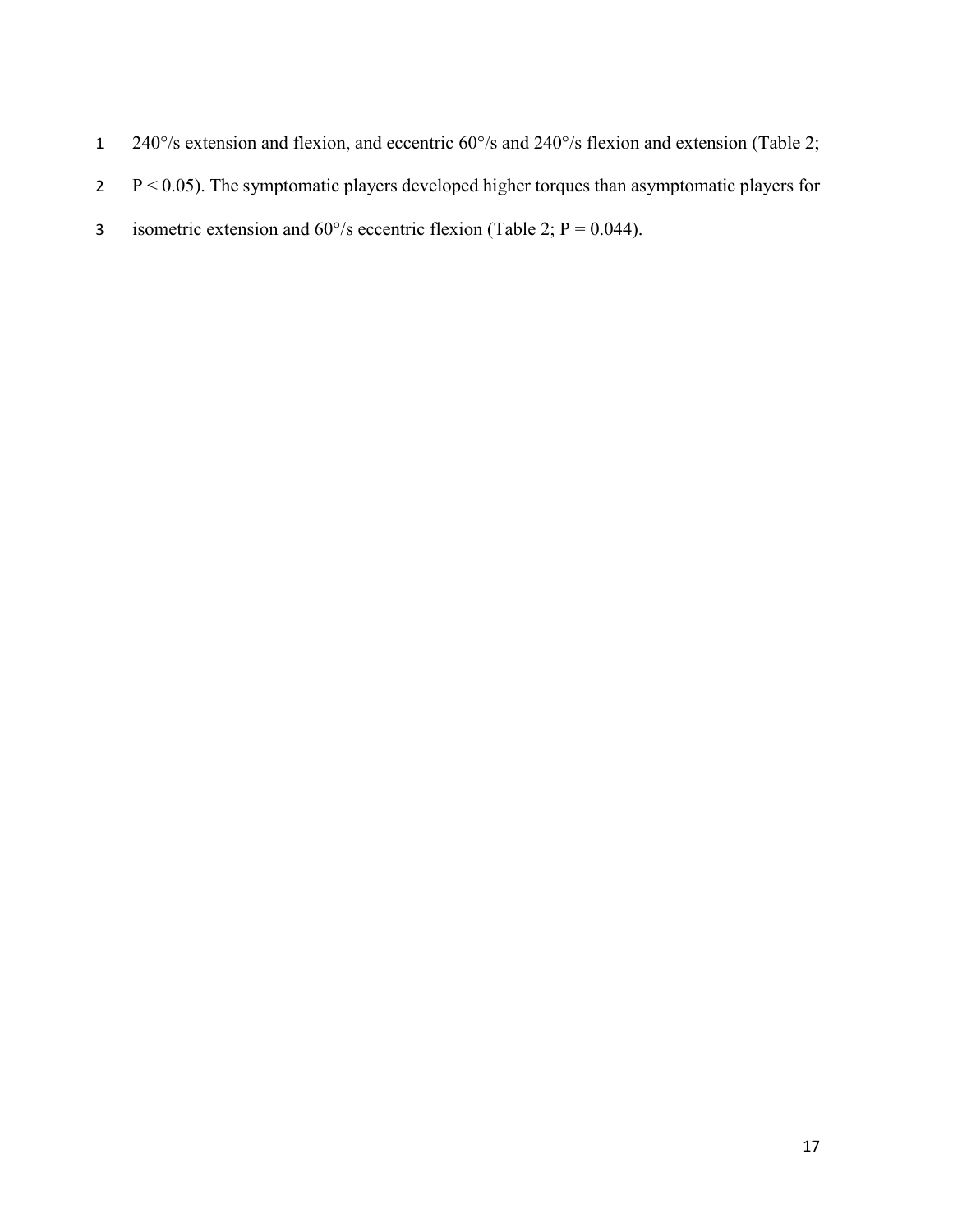|                           | Symptomatic  |              | Asymptomatic |              | Control      |              |                                 |                               |
|---------------------------|--------------|--------------|--------------|--------------|--------------|--------------|---------------------------------|-------------------------------|
|                           | Dominant     | Nondominant  | Dominant     | Nondominant  | Dominant     | Nondominant  | Side effect                     | Group effect                  |
| Isometric                 |              |              |              |              |              |              |                                 |                               |
| MVC extension             | 175±29       | $162 \pm 34$ | 159±48       | $144 \pm 38$ | $160 \pm 42$ | $149 \pm 35$ | D $>ND$ ; P $< 0.05$            | S>A; $P=0.044$                |
| CoAc                      | (11.7)       | (15.7)       | (15.4)       | (14.9)       | (17.5)       | (18.0)       | <b>NS</b>                       | $S < C$ ; P=0.012             |
| MVC flexion               | $88 + 21$    | $78 \pm 18$  | $79 + 26$    | $71 + 23$    | $71 \pm 17$  | $64 \pm 21$  | D>ND; P<0.05                    | S>C; P<0.001                  |
| CoAc                      | (8.0)        | (7.3)        | (8.1)        | (7.8)        | (7.9)        | (7.7)        | $_{\rm NS}$                     | $_{\rm NS}$                   |
|                           |              |              |              |              |              |              |                                 |                               |
| Concentric                |              |              |              |              |              |              |                                 |                               |
| $60^{\circ}/s$ extension  | 154±29       | $147 + 35$   | 145±42       | $135 \pm 33$ | $130 \pm 34$ | $128 + 34$   | D>ND; P<0.05                    | $S, A > C$ ; P=0.041          |
| CoAc                      | (14.0)       | (14.9)       | (17.0)       | (16.6)       | (16.9)       | (18.3)       | <b>NS</b>                       | <b>NS</b>                     |
| $60^{\circ}/s$ flexion    | $108 + 26$   | $102 \pm 23$ | $103 \pm 29$ | $93 \pm 25$  | $91 \pm 26$  | $83 \pm 19$  | D>ND; P<0.05                    | $S, A > C$ ; P=0.048          |
| CoAc                      | (7.9)        | (8.2)        | (6.6)        | (6.2)        | (9.9)        | (8.9)        | $_{\rm NS}$                     | A <c; p<0.001<="" td=""></c;> |
| $240^{\circ}/s$ extension | $96 \pm 16$  | $92 + 20$    | $87 + 23$    | $86 \pm 21$  | $84 + 23$    | $83 \pm 21$  | <b>NS</b>                       | $S > C$ ; P=0.025             |
| CoAc                      | (18.3)       | (17.0)       | (17.4)       | (19.3)       | (16.2)       | (18.6)       | $_{\rm NS}$                     | $_{\rm NS}$                   |
| 240°/s flexion            | 79±19        | $76 \pm 15$  | $75 + 21$    | $71 \pm 18$  | $71 + 22$    | $67+17$      | <b>NS</b>                       | S>C; P<0.001                  |
| CoAc                      | (10.0)       | (10.3)       | (9.0)        | (8.0)        | (11.4)       | (9.7)        | $_{\rm NS}$                     | A <c; <math="">P=0.043</c;>   |
|                           |              |              |              |              |              |              |                                 |                               |
| Eccentric                 |              |              |              |              |              |              |                                 |                               |
| $60^{\circ}/s$ extension  | 199±39       | 198±49       | $190 \pm 60$ | $179 \pm 50$ | $173 \pm 43$ | $172 + 43$   | <b>NS</b>                       | S $>C$ ; P=0.017              |
| CoAc                      | (14.7)       | (18.0)       | (17.8)       | (22.0)       | (18.9)       | (22.3)       | D <nd; <math="">P&lt;0.05</nd;> | $S < A, C$ ; $P < 0.05$       |
| $60^{\circ}/s$ flexion    | 136±34       | 129±35       | 124±42       | $109 \pm 32$ | $115 \pm 34$ | $105 \pm 29$ | D>ND; P<0.05                    | $S > A, C; P = 0.041$         |
| CoAc                      | (8.0)        | (9.5)        | (10.1)       | (7.5)        | (10.3)       | (9.2)        | <b>NS</b>                       | $_{\rm NS}$                   |
| $240^{\circ}/s$ extension | 143±44       | 159±46       | 132±59       | $126 \pm 54$ | $133 \pm 57$ | $122 \pm 56$ | $_{\rm NS}$                     | $S > C$ ; P=0.048             |
| CoAc                      | (17.1)       | (15.6)       | (21.2)       | (17.3)       | (16.5)       | (21.0)       | $_{\rm NS}$                     | $_{\rm NS}$                   |
| $240^{\circ}/s$ flexion   | $130 \pm 37$ | $122 + 42$   | $118 + 40$   | $106 \pm 37$ | $112 \pm 26$ | $104 \pm 29$ | $_{\rm NS}$                     | S $>C$ ; P=0.046              |
| CoAc                      | (13.3)       | (12.6)       | (17.8)       | (16.5)       | (15.4)       | (14.6)       | $_{\rm NS}$                     | $_{\rm NS}$                   |

1 **Table 2.** Comparison of peak torque, ratio, and coactivation (CoAc) for the dominant and nondominant leg of controls (C), and symptomatic (S), and asymptomatic (A) basketball players.

2 Note: peak torque is presented in N m, coactivation and force ratios are presented as percentages. MVC: maximal isometric voluntary contraction torque;

3 NS: not significant. Values are expressed as mean ± standard deviation.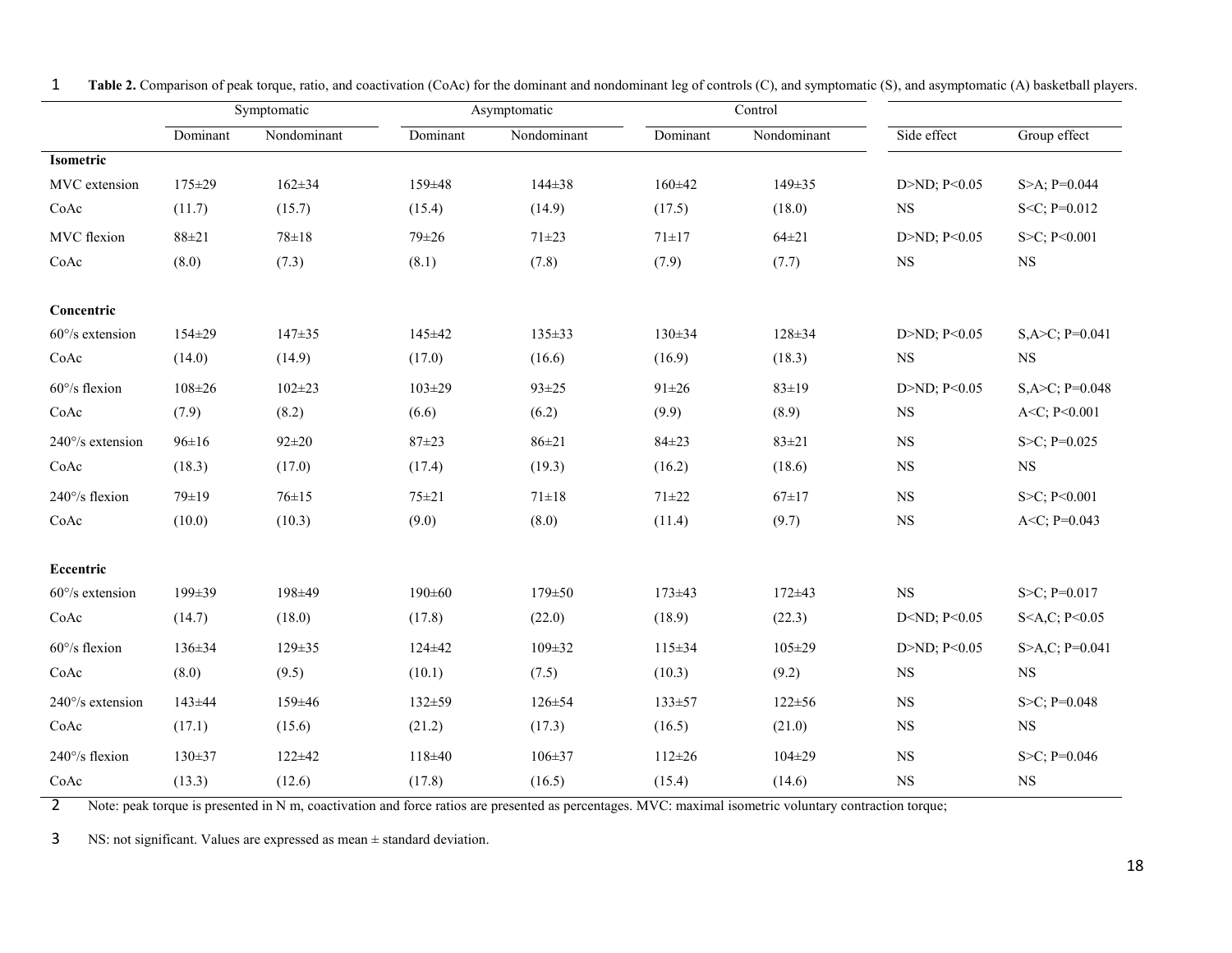# Coactivation

2 In all groups, coactivation was lower during knee flexion than during knee extension ( $P < 0.05$ ). Coactivation was lower in the dominant than in the nondominant leg only during eccentric 60°/s flexion (P < 0.05; Table 2). Coactivation was lower in symptomatic players than in controls during isometric and eccentric 60°/s extensions and was lower in asymptomatic players than in controls 6 during concentric  $60^{\circ}/s$  and  $240^{\circ}/s$  flexion and eccentric  $60^{\circ}/s^1$  extension (Table 2; P < 0.05). Coactivation did not differ significantly between the symptomatic and asymptomatic players and was not significantly associated with knee pain.

# Proprioception

 There were no significant differences in matching the actual extension torque to a required torque between groups and no significant associations between the ability to match torque and knee pain (Fig. 3). Matching was better in the dominant than in the nondominant leg only in 13 extension ( $P < 0.001$ ). Matching was better during flexion in symptomatic players than in controls  $(P < 0.05, Fig. 3)$ .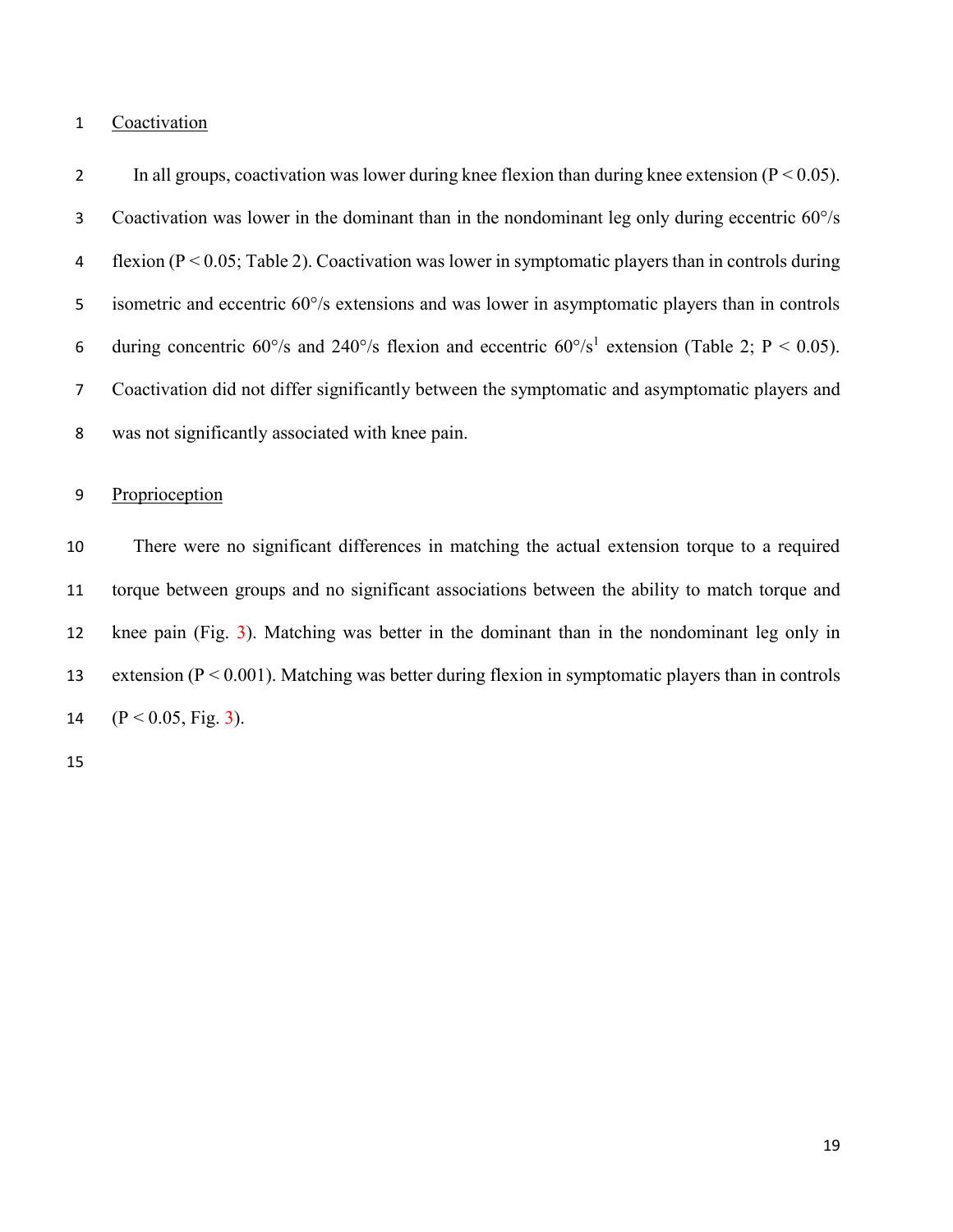

 $\frac{1}{2}$ Figure 3. Comparison of the error magnitude during repeated contractions at 20% maximal 3 voluntary isometric contraction (MVC) between groups for the dominant and nondominant legs 4 in controls, symptomatic, and asymptomatic basketball players. 5 A, leg extension; B, leg flexion; \*: different from controls at  $P < 0.05$ ; #: difference between dominant and nondominant legs at  $P < 0.05$ . The data are presented as mean  $\pm$  standard deviation. and nondominant legs at  $P < 0.05$ . The data are presented as mean  $\pm$  standard deviation.

7

## 8 Neuromuscular control

9 There were no significant side differences or side  $\times$  group interactions in the neuromuscular control tests. Controls scored higher than the basketball players for the single-leg squat and jump and active straight-leg raise tests (P < 0.05, Fig. 4). When the data were combined for athletes and nonathletes, the poorer scores in the active straight-leg raise test were strongly associated with having a knee disorder, as shown by a more than twofold elevation in the odds ratio (95% CI 1.1–  $4.2$ ; P < 0.05).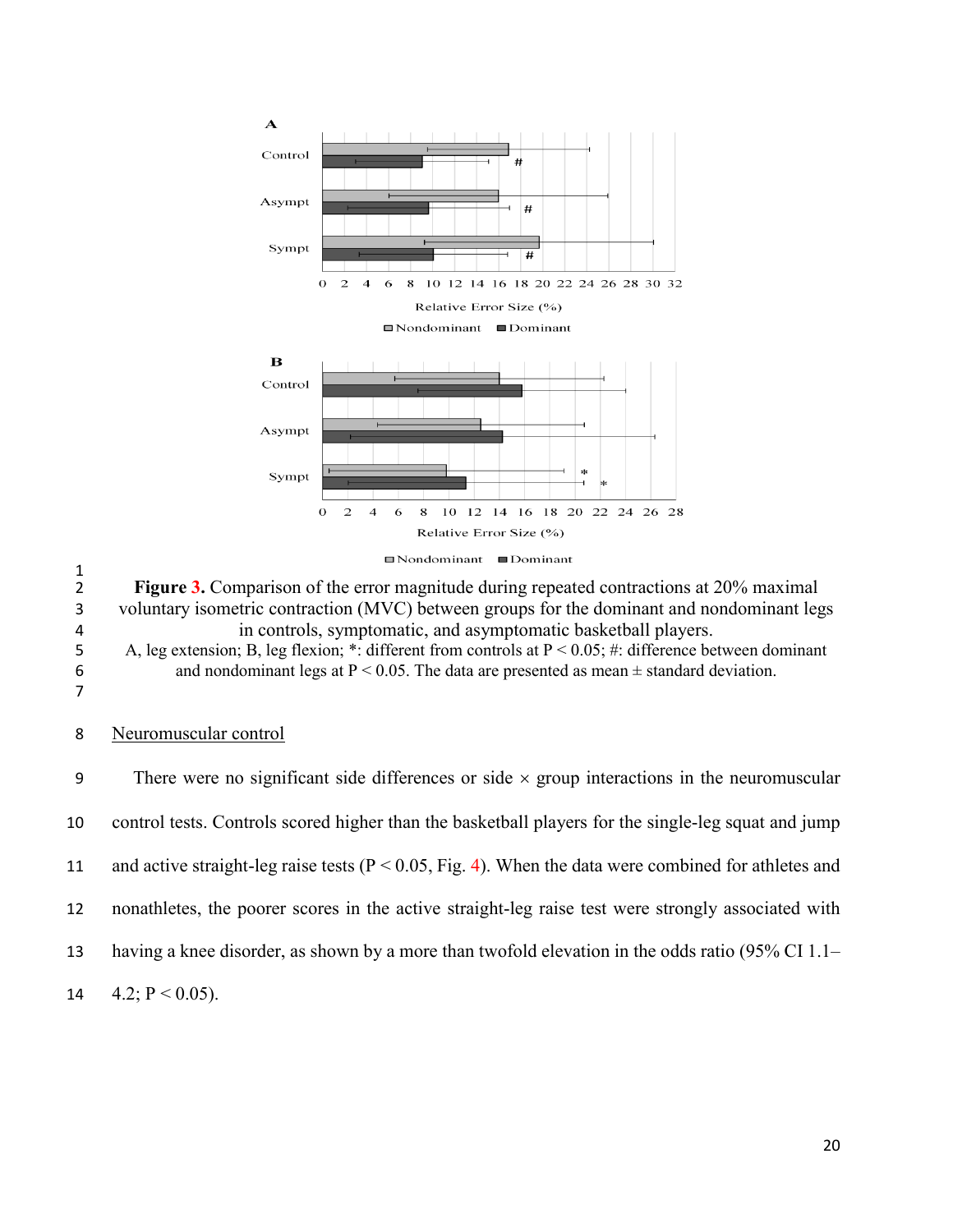

 $\frac{1}{2}$ **Figure 4.** Comparison of visual inspection of stability during movement in controls, symptomatic (S), and asymptomatic (A) basketball players. 4 \*: significantly different from controls at  $P < 0.05$ . The data are presented as mean  $\pm$  standard deviation. 

## Knee joint morphology

7 There were no significant side differences or side  $\times$  group interactions for patella tendon morphology. Of the 176 knees inspected with ultrasound, 26 showed morphological abnormalities. Out of these 26, 22 were painful, but 4 were without pain (2 from non-symptomatic basketball players and 2 from non-athletes). There were also 20 painful knees without morphological abnormalities. The most frequent changes in the 26 knees with morphological abnormalities were characteristic of Osgood–Schlatter syndrome (50%), semimembranosus bursitis (19%), bipartite patella (15%), and patellar tendonitis (15%). The odds ratio of morphological abnormalities in participants with knee pain was elevated by 8.6-fold (95% CI 3.7–19.5; P < 0.001). Patella tendon CSA and thickness did not differ significantly between groups (Fig. 5).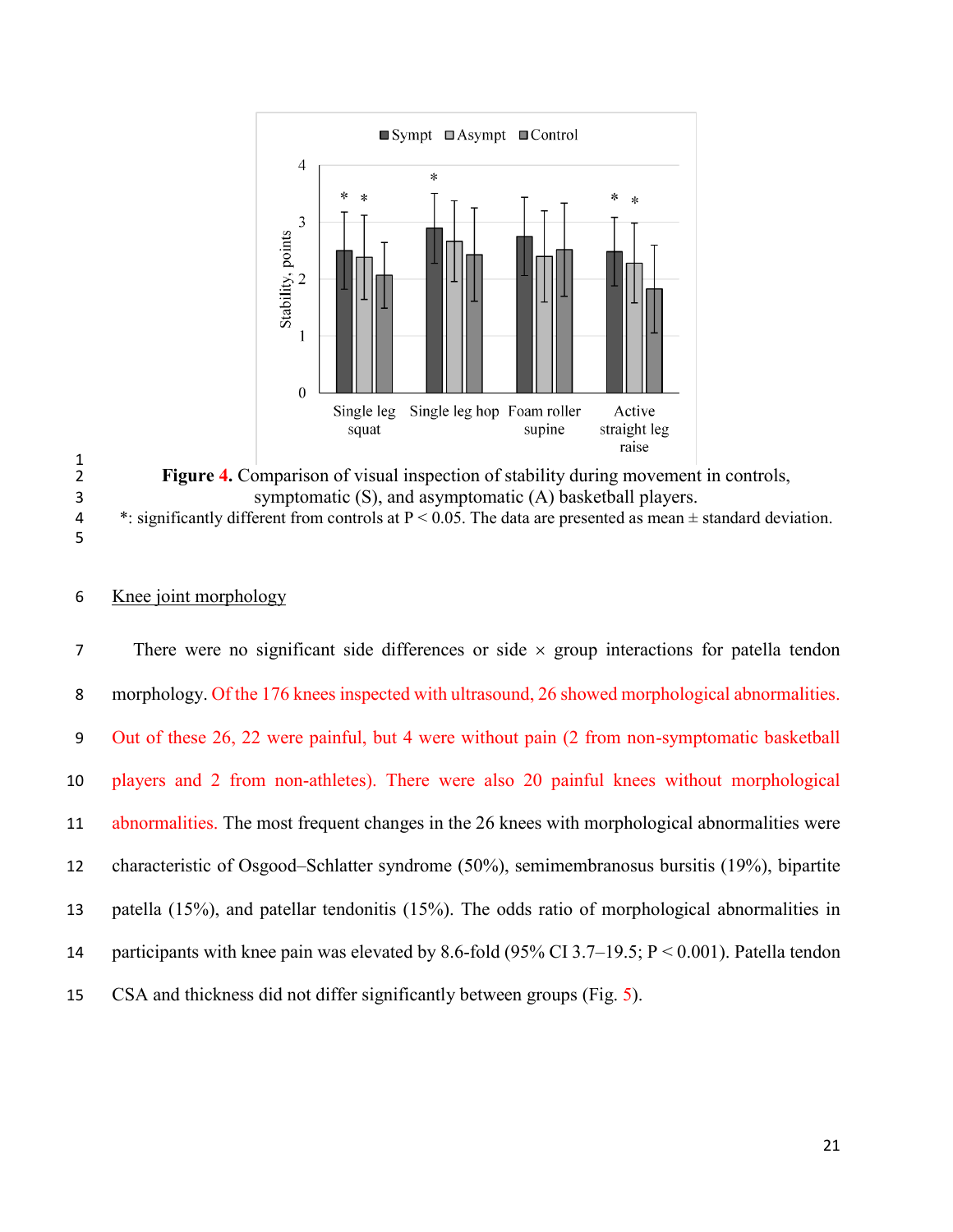

 $\frac{1}{2}$ Figure 5. Comparison of patellar tendon cross-sectional area (A) and thickness (B) in controls, symptomatic, and asymptomatic basketball players. 

# **DISCUSSION**

 We found that adolescent basketball players with knee pain were taller and more frequently showed morphological abnormalities of the knee joint. Although these abnormalities may be related to greater stress on their knees compared with the other groups, there were no significant differences between asymptomatic and symptomatic players in the ability of their knee extensors and flexors to develop torque. There was also no evidence that the side-to-side differences in muscle strength contributed to the development of anterior knee pain in these adolescent basketball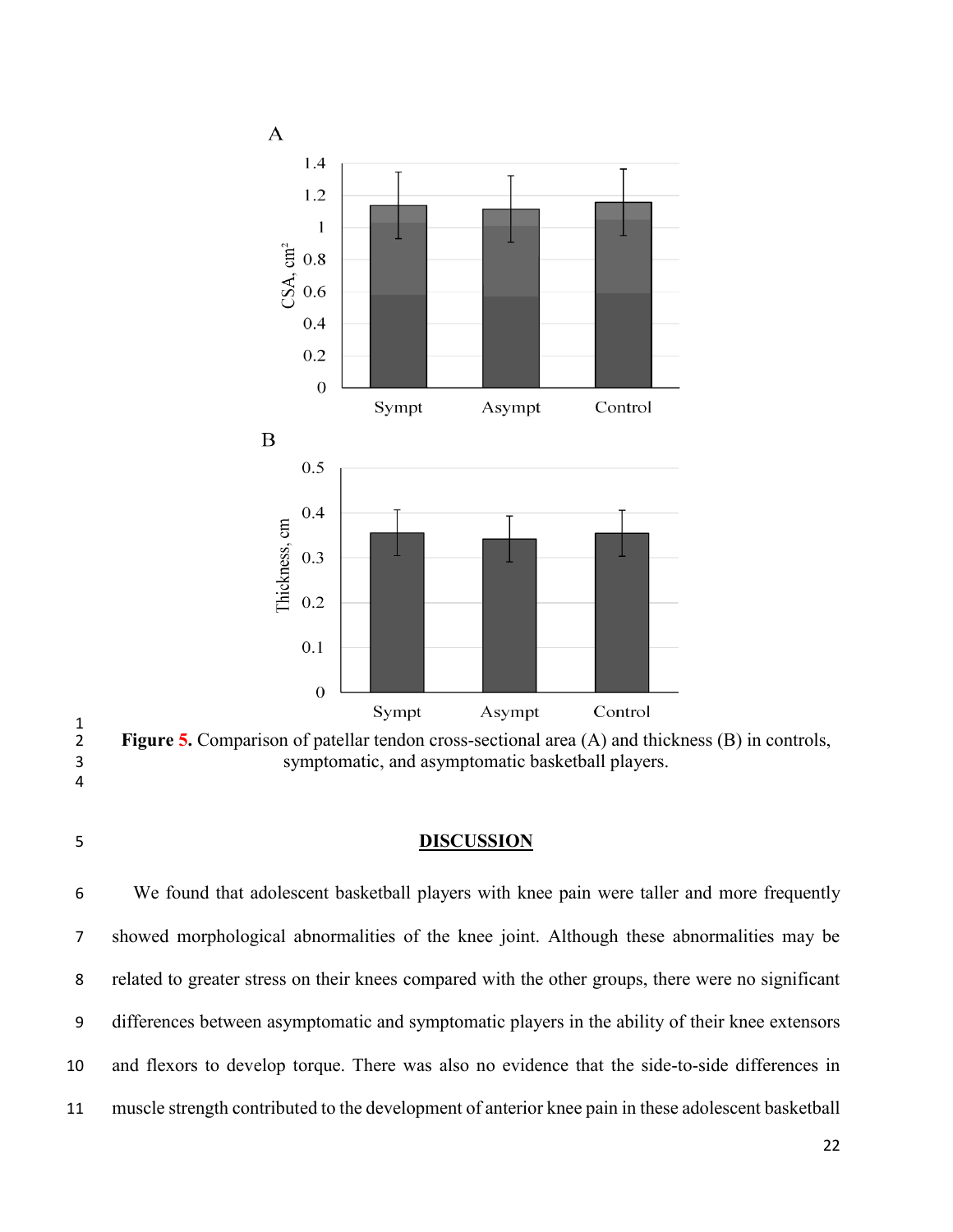players. Because a taller player has a longer femur and tibia, it is possible that the longer bones but similar muscle strength as in asymptomatic players placed greater stress on the knee joint because of the longer lever arm of the bones.

 Consistent with previous investigations (Daneshjoo, Mokhtar, Rahnama, & Yusof, 2012; Śliwowski, Jadczak, Hejna, & Wieczorek, 2015), our study found that the dominant leg was stronger in each group. Bilateral strength differences were similar between groups, and there was no association between leg dominance and pain symptoms. These results are also consistent with data from upper body measurements showing that side-to-side differences between arms are unlikely to contribute to throwing-related pain in children (Mickevičius et al., 2016).

 There is evidence that greater muscle strength is associated with a higher risk of injury. For instance, in adolescent female basketball players, greater hip abduction strength is associated with an increased risk for the development of patellofemoral pain (Herbst, 2015). Baseball players with 13 greater throwing power are more prone to injury of the shoulder (Adirim & Cheng, 2003). At first glance, our data seem to support this notion because the basketball players had stronger knee extensors and flexors than controls. However, the knee extensors and flexors had a similar torque- generating capacity in asymptomatic and symptomatic players. Therefore, it seems unlikely that the knee pain in the symptomatic players was caused by the stronger knee extensors and flexors *per se*.

 The lower coactivation during muscle contraction in players compared with controls is interesting because lower coactivation may be advantageous for the development of maximal voluntary contraction force. The cause of the lower coactivation in the basketball players is not known, but inappropriate coactivation of antagonist muscles may predispose the knee joint to a higher risk of injuries (Aagaard, Simonsen, Magnusson, Larsson, & Dyhre-Poulsen, 1998). More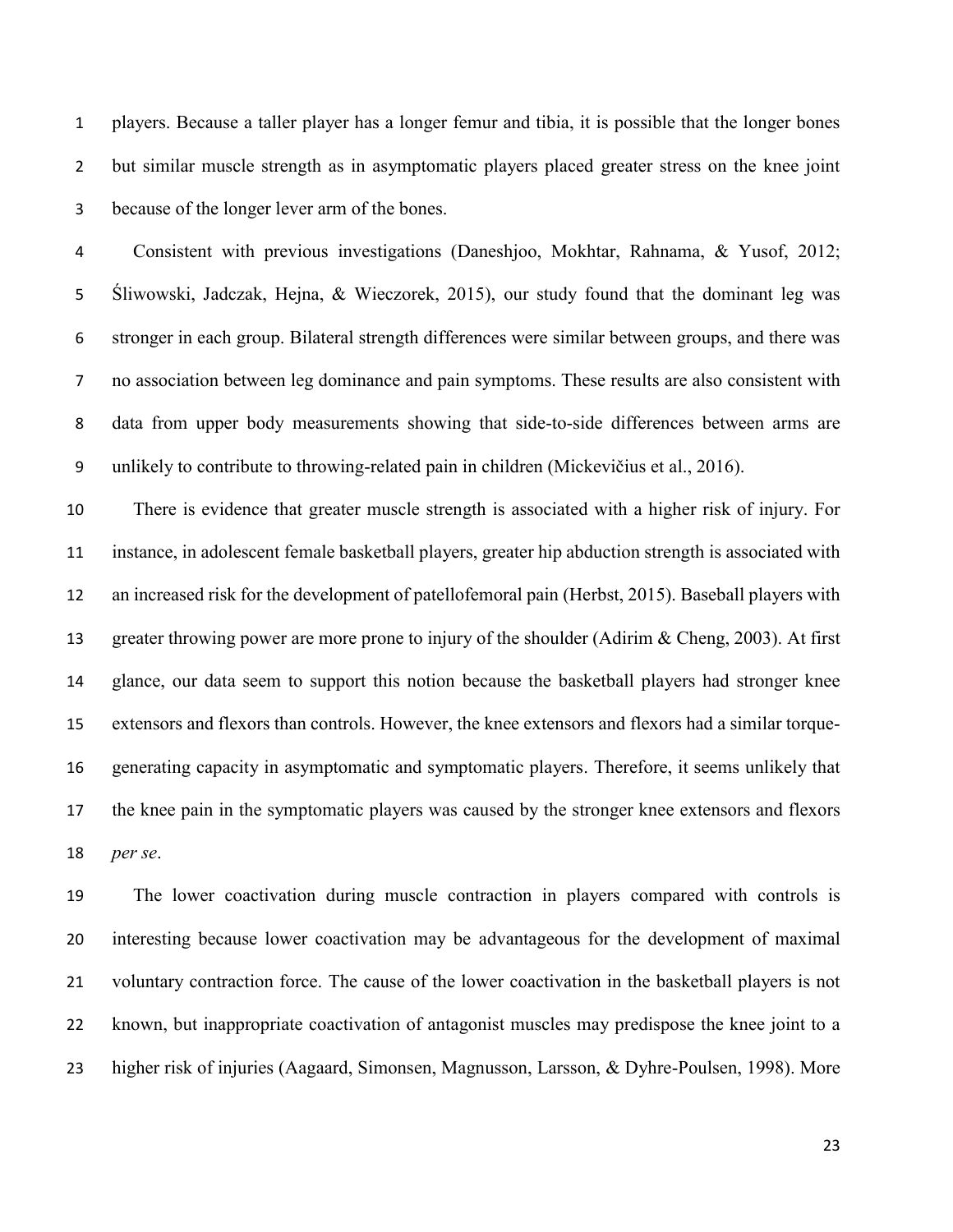important perhaps is that inappropriate coactivation may have contributed to the impaired stability of trunk/lower-limb movements observed in the basketball players. Scattone and [Serrão](http://www.ncbi.nlm.nih.gov/pubmed/?term=Serr%C3%A3o%20FV%5BAuthor%5D&cauthor=true&cauthor_uid=25190109) (2014) reported that impaired trunk/lower-limb kinematics are associated with an increased incidence of overuse knee injury in adolescent females. Consistent with this, we found that lumbopelvic balance during the active straight-leg raise test was associated with a more than twofold higher prevalence of knee pain in our sample. These observations suggest that particular emphasis should be placed on maintenance of core stability during athletic conditioning.

 Both impaired stability of movement and limited ROM or hypermobility (extended ROM) have been reported to contribute to lower-extremity joint disorders (Tyler, Nicholas, Mullaney, & McHugh, 2006). In the symptomatic players in our study, limited ROM was greatest during the prone knee-bend test in the quadriceps. There is evidence that increased nerve mechanosensitivity plays a protective role in the prevention of muscle damage (Boyd et al., 2009). The smaller ROM was not only limited to the quadriceps, but also found in hip external rotation. Although a ROM deficit or hypermobility may contribute to knee problems in symptomatic players, these may not be directly related because ROM did not differ significantly between the symptomatic and asymptomatic players. Therefore, whether alterations in ROM are a prelude to knee problems remains unclear.

18 Similar to previous observations in bilateral sports (Zhang, Ng, Lee, & Fu, 2014), our study found no significant differences in PT CSA and thickness between groups. However, others have observed thickening and larger CSA in athletes in unilateral sports (Couppé et al., 2008) and female volleyball (bilateral) players (Toprak et al., 2012). The discrepancy between studies may be related to the type of sport and/or the sex of the athletes because sex and sport specificity are risk factors for patellar tendinopathy (van der Worp, van Ark, Roerink, Pepping, van den Akker-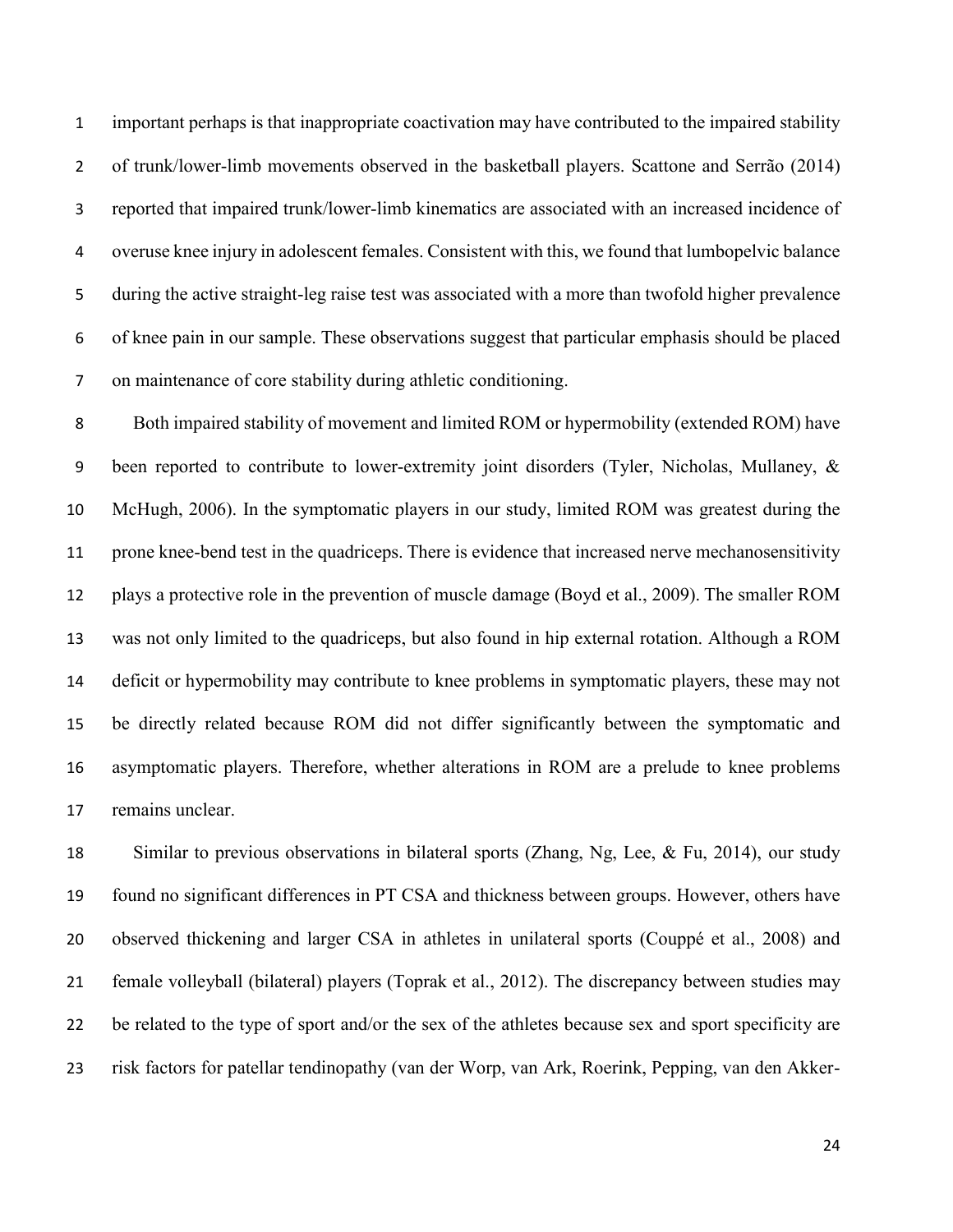Scheek, & Zwerver, 2011). Regardless of the reason for the discrepancies between studies, the lack of adaptation to the large stresses and strains on the tendon in the basketball players in the present study may have increased the risk for developing the clinical changes in the knee observed by ultrasound imaging in symptomatic players.

 Ultrasound imaging revealed that 57% of the symptomatic group exhibited pathological changes in the knee joint. The odds ratios indicated that the prevalence of knee pain was 8.6-fold higher in athletes with morphological modifications in the knee joint. Interestingly, the ultrasound observations characteristic of Osgood–Schlatter syndrome were not accompanied by a lower torque-generating ability (data not shown). This lack of an association suggests that, despite these abnormalities, the tendon mechanical and material properties required to transmit force remain unchanged. Nevertheless, overuse or repetitive microinjuries can damage the muscle–tendon binding sites and, in turn, affect movement stability (Wild, Steele, & Munro, 2013). The observations that the symptomatic patients were taller and that 13 of the 26 detected abnormalities with ultrasound were characteristic of Osgood–Schlatter syndrome may indicate that the taller players were in their growth spurt. This syndrome is associated with more anterior knee pain because of inflammation of the PT at the tibial tuberosity beginning in late childhood.

 None of the functional parameters differed significantly between symptomatic and asymptomatic players, and they are therefore unlikely to explain the development of knee pain in adolescent male basketball players. However, the symptomatic players were taller than the asymptomatic players, and it is possible that their greater height reflected a higher growth rate. This is significant because the incidence in the number of injuries during puberty (Brenner, 2007; Frank, Jarit, Bravman, & Rosen, 2007) is positively related to the rate of increase in height (Faulkner, Davison, Bailey, Mirwald, & Baxter-Jones, 2006).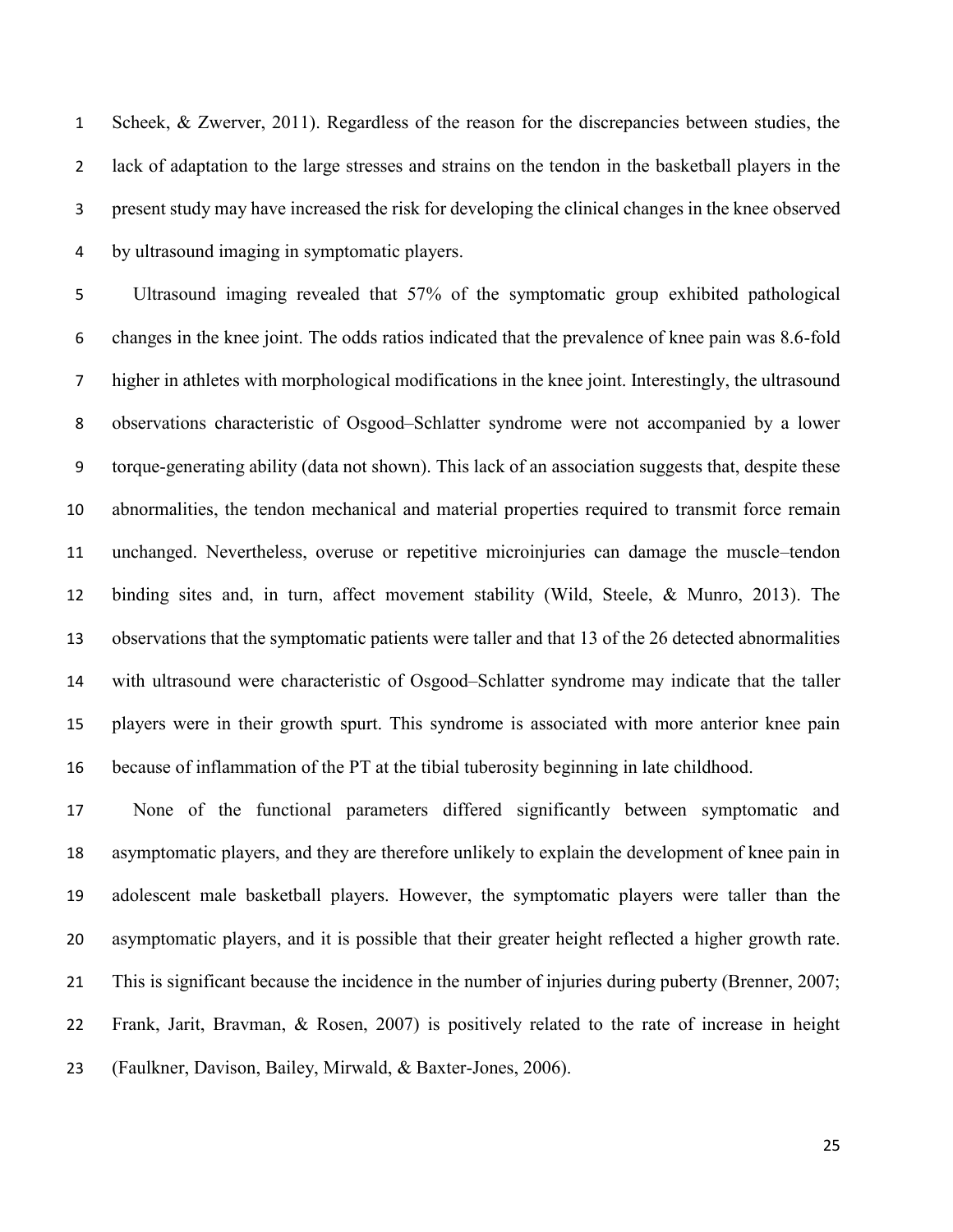1 One limitation of this study is that we did not assess the reproducibility of our ultrasound assessments and other tests. However, the literature (cited in the description of the different tests) shows good reliability and given that all procedures were performed by experienced researchers, we believe that the reliability of the different tests would have been as high as that reported. A second limitation is that anterior knee pain is multifactorial in nature, which makes assessment complicated. It is possible that recall of pain in the previous month introduced some bias, but this bias was minimized by asking the parents and coaches for confirmation of knee problems. In addition, it would be interesting if symptomatic players and asymptomatic players with morphological abnormalities were followed to assess whether the symptoms were transient and the morphological abnormalities preceded the development of symptoms. Finally, we did not assess the pubertal status of the participants, which would have helped us to better ascertain to what extent the pain was associated with accelerated growth.

#### **CONCLUSIONS**

 Side-to-side differences of muscle strength, flexibility and neuromuscular control in 14–15- year-old male basketball players were not related to the early detection of anterior knee pain. However, the risk of knee pain was higher in tall players and was often accompanied by morphological abnormalities detected by ultrasound. The risk of pain was slightly related to a lower lumbopelvic balance, which highlights the need to maintain core stability during athletic conditioning.

**Conflict of interest**

None.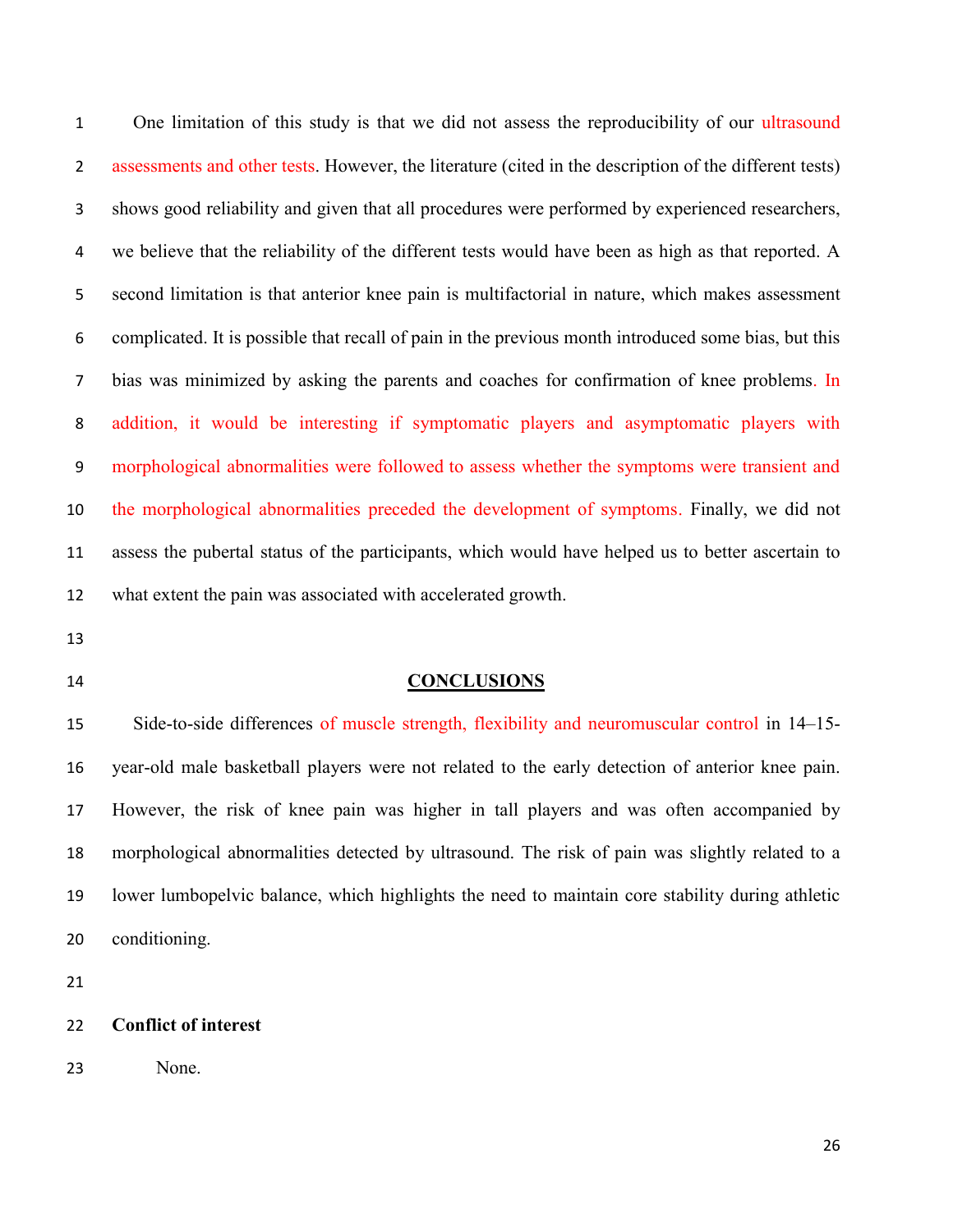| $\mathbf 1$    | <b>Funding</b>                                                                                      |
|----------------|-----------------------------------------------------------------------------------------------------|
| $\overline{2}$ | None.                                                                                               |
| 3              | <b>Acknowledgments</b>                                                                              |
| 4              | None.                                                                                               |
| 5              |                                                                                                     |
| 6              | <b>REFERENCES</b>                                                                                   |
| 7<br>8         | Aagaard, P., Simonsen, E. B., Magnusson, S. P., Larsson, B., & Dyhre-Poulsen, P. (1998). A new      |
| 9              | concept for isokinetic hamstring: Quadriceps muscle strength ratio. The American Journal of         |
| 10             | Sports Medicine, 26, 231-237.                                                                       |
| 11             | Adirim, T. A., & Cheng, T. L. (2003). Overview of injuries in the young athlete. Sports Medicine,   |
| 12             | $33, 75 - 81.$                                                                                      |
| 13             | Bailey, R., Selfe, J., & Richards, J. (2011). The single leg squat test in the assessment of        |
| 14             | musculoskeletal function: A review. Physiotherapy Practice and Research, 32, 18–23. doi:            |
| 15             | 10.3233/PPR-2011-32204                                                                              |
| 16             | Bell, D. R., Post, E. G., Trigsted, S. M., Hetzel, S., McGuine, T. A., & Brooks, M. A. (2016).      |
| 17             | Prevalence of Sport Specialization in High School Athletics: A 1-Year Observational Study.          |
| 18             | The American Journal of Sports Medicine, 44, 1469-1474. doi: 10.1177/0363546516629943               |
| 19             | Boyd, B. S., Wanek, L., Gray, A. T., & Topp, K. S. (2009). Mechanosensitivity of the lower          |
| 20             | extremity nervous system during straight-leg raise neurodynamic testing in healthy                  |
| 21             | individuals. The Journal of orthopaedic and sports physical therapy, 39, 780–790. doi:              |
| 22             | 10.2519/jospt.2009.3002                                                                             |
| 23             | Brenner, J. S. (2007). Overuse injuries, overtraining and burnout in child and adolescent athletes. |
| 24             | Pediatrics, 119, 1242-1245. doi: 10.1542/peds.2007-0887                                             |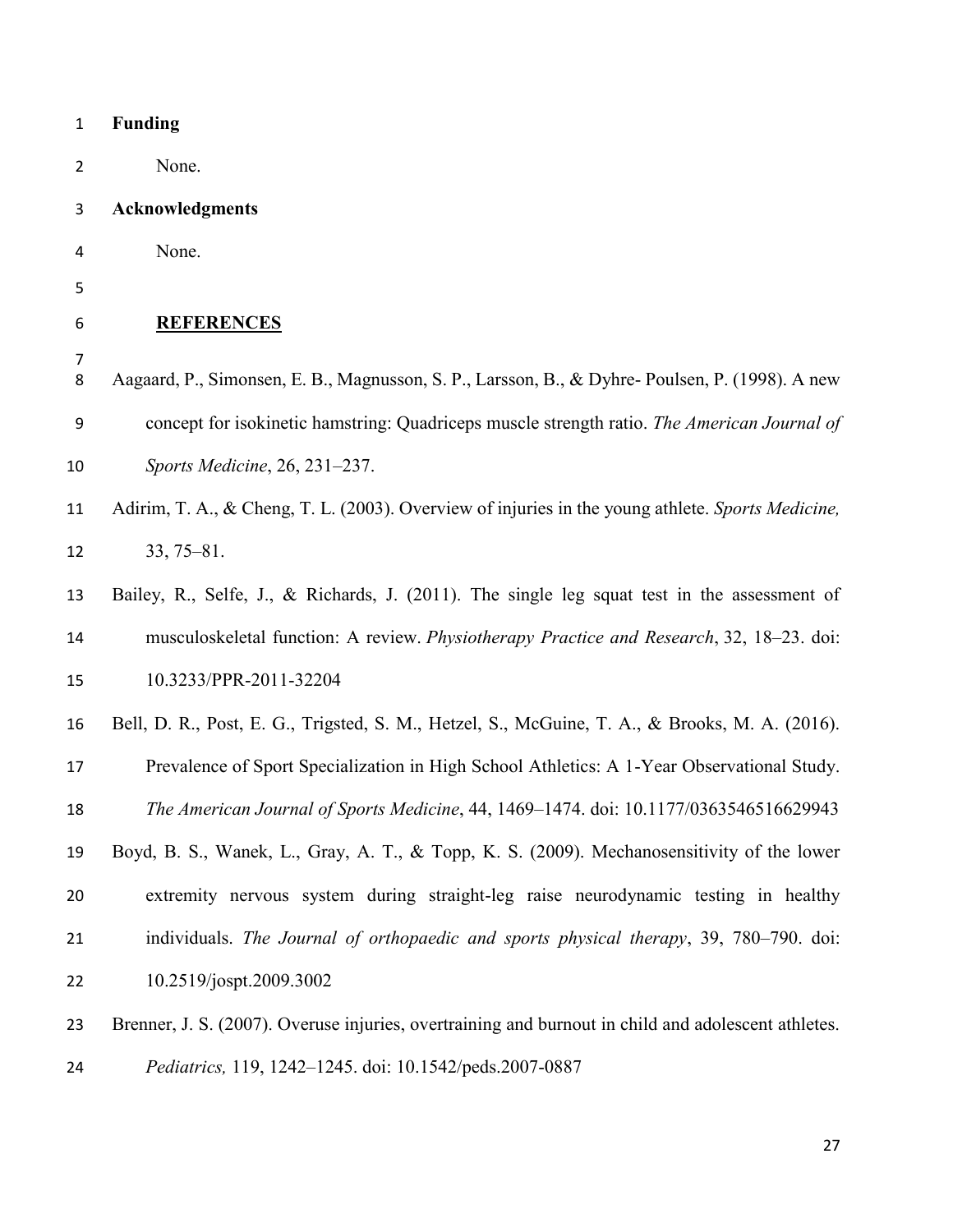| Byrd, J. T. (2005). Physical examination. In: J. W. T. Byrd (Ed.), Operative hip arthroscopy |
|----------------------------------------------------------------------------------------------|
| $(pp. 36-50)$ . New York: Springer.                                                          |

- Caine, D., Maffulli, N., & Caine, C. (2008). Epidemiology of injury in child and adolescent sports: Injury rates, risk factors, and prevention. *Clinics in sports medicine*, 27, 19–50. doi: 10.1016/j.csm.2007.10.008
- Cibulka, M. T., Sinacore, D. R., Cromer, G. S., & Delitto, A. (1998). Unilateral hip rotation range of motion asymmetry in patients with sacroiliac joint regional pain. *Spine*, 23, 1009–1015.
- Couppé, C., Kongsgaard, M., Aagaard, P., Hansen, P., Bojsen-Moller, J., Kjaer, M., et al. (2008).
- Habitual loading results in tendon hypertrophy and increased stiffness of the human patellar
- tendon. *Journal of Applied Physiology,* 105, 805–810. doi: 10.1152/japplphysiol.90361.2008
- Cumps, E., Verhagen, E., & Meeusen, R. (2007). Prospective epidemiological study of basketball
- injuries during one competitive season: Ankle sprains and overuse knee injuries. *Journal of Sports Science and Medicine*, 6, 204–211.
- Daneshjoo, A., Mokhtar, A. H., Rahnama, N., & Yusof, A. (2012). The effects of injury preventive warm-up programs on knee strength ratio in young male professional soccer players. *PloS one*, 7, e50979. doi: 10.1371/journal.pone.0050979
- Davis, D. S., Anderson, I. B., Carson, M. G., Elkins, C. L., & Stuckey, L. B. (2008). Upper limb neural tension and seated slump tests: The false positive rate among healthy young adults without cervical or lumbar symptoms. *Journal of Manual & Manipulative Therapy*, 16, 136–
- 141. doi: 10.1179/jmt.2008.16.3.136
- Dutton, M. (2004). *Orthopaedic examination, evaluation & intervention*. New York: McGraw Hill.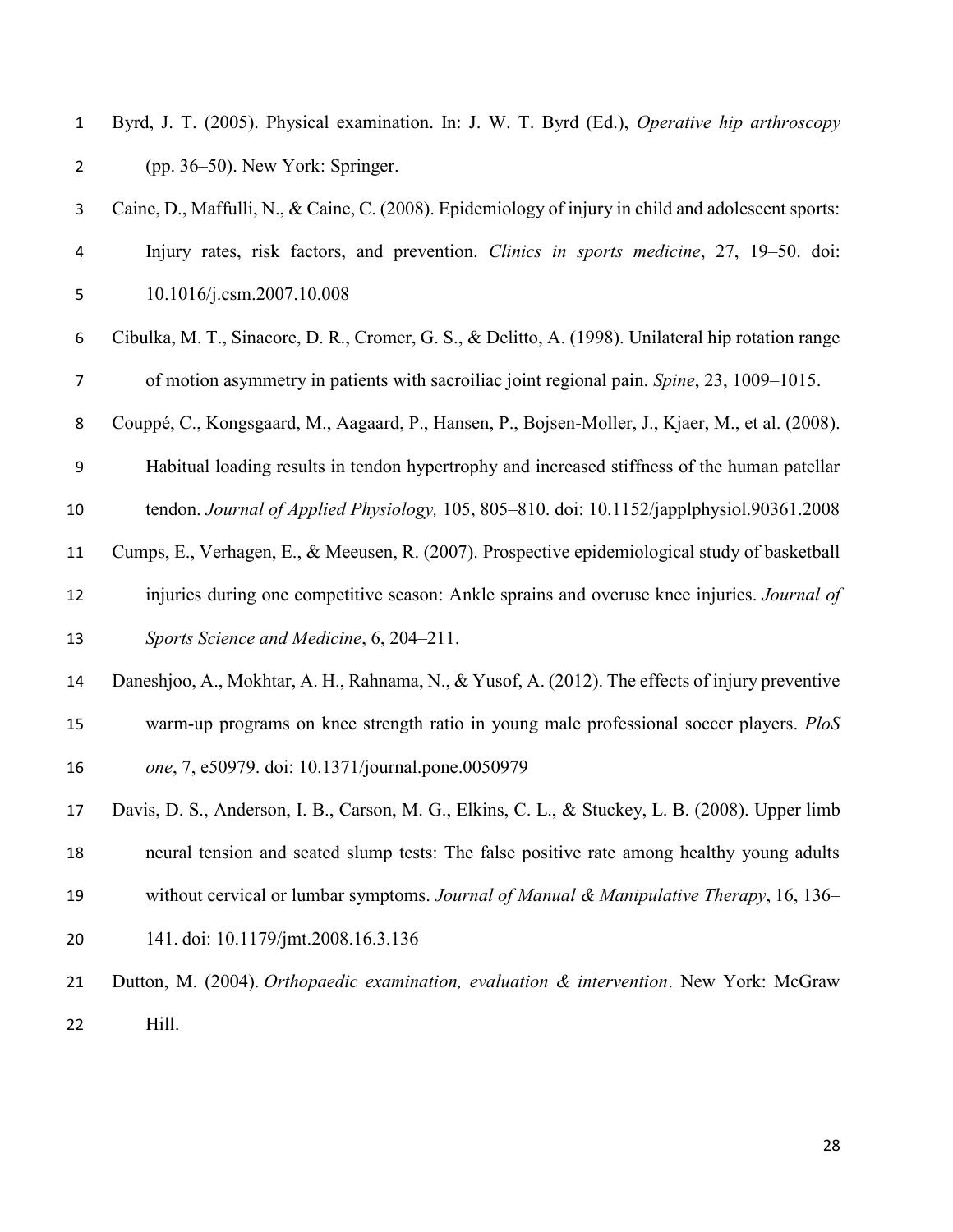| $\mathbf{1}$   | Faulkner, R. A., Davison, K. S., Bailey, D. A., Mirwald, R. L., & Baxter-Jones, A. D. (2006). Size-   |
|----------------|-------------------------------------------------------------------------------------------------------|
| $\overline{2}$ | corrected BMD decreases during peak linear growth: limplications for fracture incidence               |
| 3              | during adolescence. Journal of Bone Mineral Research, 21, 1864–1870. doi:                             |
| 4              | 10.1359/jbmr.060907                                                                                   |
| 5              | Foss, K. D. B., Myer, G. D., Magnussen, R. A., & Hewett, T. E. (2014). Diagnostic differences         |
| 6              | for anterior knee pain between sexes in adolescent basketball players. Journal of Athletic            |
| 7              | Enhancement, 3, 1814. doi: 10.4172/2324-9080.1000139                                                  |
| 8              | Frank, J. B., Jarit, G. J., Bravman, J. T., & Rosen, J. E. (2007). Lower extremity injuries in the    |
| 9              | skeletally immature athlete. The Journal of the American Academy of Orthopaedic Surgeons,             |
| 10             | 15, 356-366.                                                                                          |
| 11             | Frisch, A., Croisier, J. L., Urhausen, A., Seil, R., & Theisen, D. (2009). Injuries, risk factors and |
| 12             | prevention initiatives in youth sport. British Medical Bulletin, 92, 95–121. doi:                     |
| 13             | 10.1093/bmb/ldp034                                                                                    |
| 14             | Gabbe, B. J., Bennell, K. L., Wajswelner, H., & Finch, C. F. (2004). Reliability of common lower      |
| 15             | extremity musculoskeletal screening tests. Physical Therapy in Sport, 5, 90–97.                       |
| 16             | Gagnier, J. J., Morgenstern, H., & Chess, L. (2013). Interventions designed to prevent anterior       |
| 17             | cruciate ligament injuries in adolescents and adults a systematic review and meta-analysis.           |
| 18             | The American Journal of Sports Medicine, 41, 1952-1962. doi: 10.1177/0363546512458227                 |
| 19             | Gellhorn, A. C., & Carlson, M. J. (2013). Inter-rater, intra-rater, and inter-machine reliability of  |
| 20             | quantitative ultrasound measurements of the patellar tendon. Ultrasound in medicine &                 |
| 21             | biology, 39, 791-796. doi: 10.1016/j.ultrasmedbio.2012.12.001                                         |
| 22             | Haskell, W. L., Lee, I. M., Pate, R. R., Powell, K. E., Blair, S. N., Franklin, B. A., et al. (2007). |
|                |                                                                                                       |

Physical activity and public health: updated recommendation for adults from the American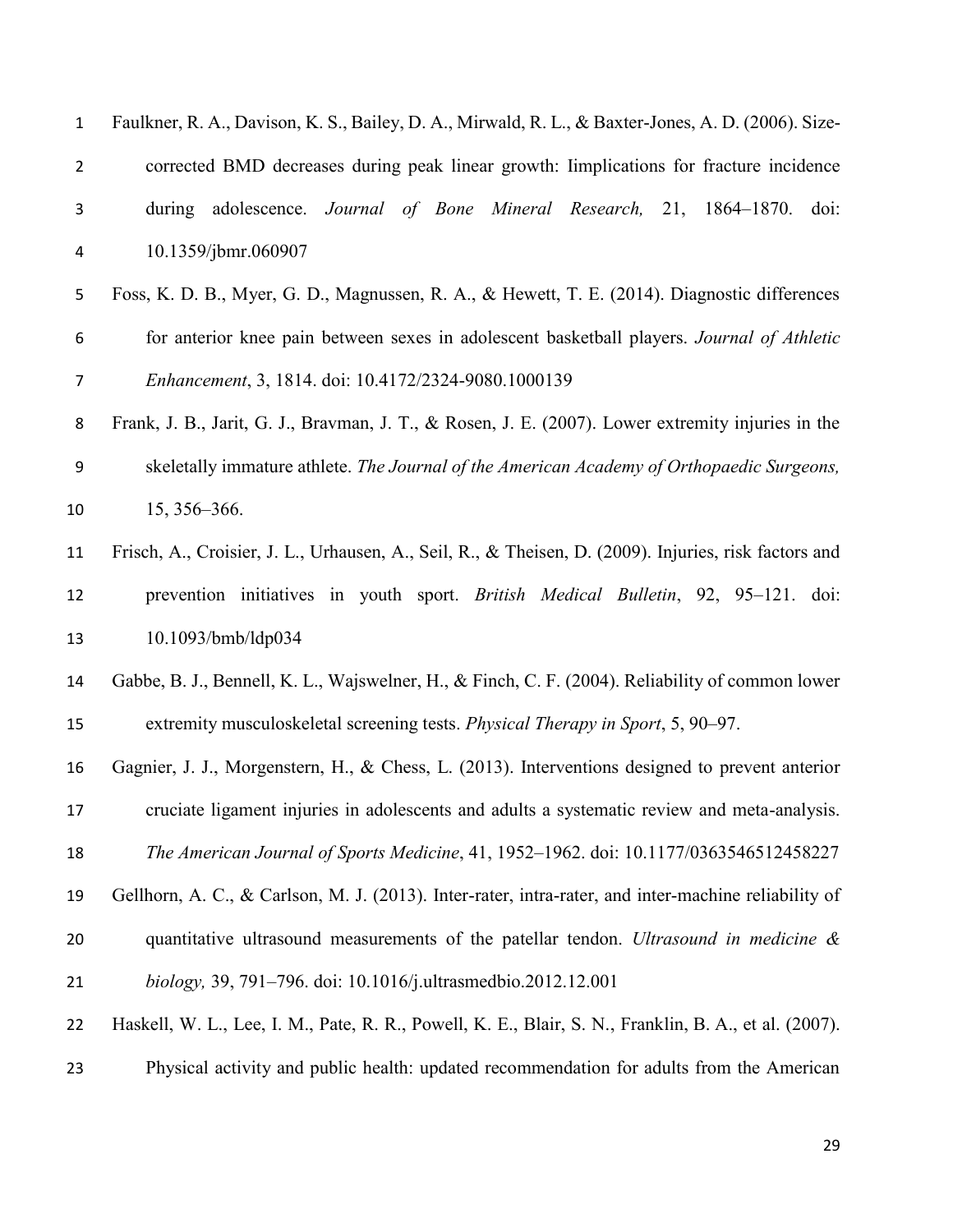- College of Sports Medicine and the American Heart Association. *Circulation*, 116, 1081– 1093. doi: 10.1161/CIRCULATION.107.185649
- Helland, C., Bojsen-Møller, J., Raastad, T., Seynnes, O. R., Moltubakk, M. M., Jakobsen, et al. (2013). Mechanical properties of the patellar tendon in elite volleyball players with and without patellar tendinopathy. *British Journal of Sports Medicine*, 47, 862–868. doi: 10.1136/bjsports-2013-092275
- Herbst, K. A., Barber-Foss, K. D. B., Fader, L., Hewett, T. E., Witvrouw, E., Stanfield, D., et al. (2015). Hip strength is greater in athletes who subsequently develop patellofemoral pain. *The American Journal of Sports Medicine*, 43, 2747–2752. doi: 10.1177/0363546515599628
- Hermens, H. J., Freriks, B., Disselhorst-Klug, C., & Rau, G. (2000). Development of recommendations for SEMG sensors and sensor placement procedures. *Journal of Electromyography and Kinesiology*, 10, 361–374. doi: http://dx.doi.org/10.1016/S1050- 6411(00)00027-4
- Janusevicius, D., Snieckus, A., Skurvydas, A., Silinskas, V., Trinkunas, E., Cadefau, J. A., & Kamandulis, S. (2017). Effects of High Velocity Elastic Band versus Heavy Resistance Training on Hamstring Strength, Activation, and Sprint Running Performance. *Journal of Sports Science and Medicine,* 16, 239–246.
- Kellis, E., & Baltzopoulos, V. (1996). The effects of normalization method on antagonistic activity patterns during eccentric and concentric isokinetic knee extension and flexion. *Journal of Electromyography and Kinesiology*, 6, 235–245. doi: 10.1016/S1050-6411(96)00012-0
- Ladenhauf, H. N., Graziano, J., & Marx, R. G. (2013). Anterior cruciate ligament prevention

strategies: Are they effective in young athletes-current concepts and review of literature.

*Current Opinion in Pediatrics*, 25, 64–71. doi: 10.1097/MOP.0b013e32835ad208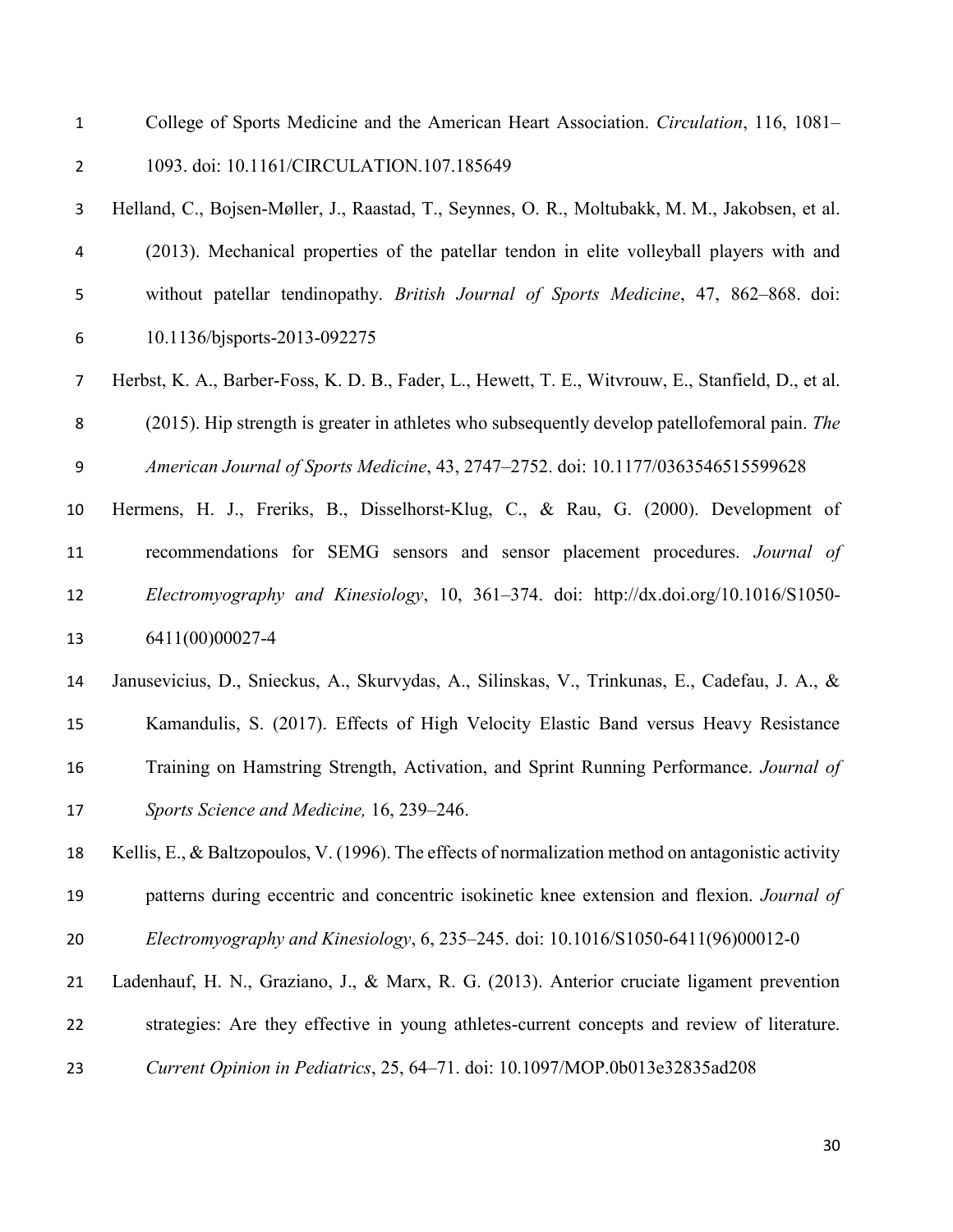| $\mathbf 1$    | Larsson, B., Karlsson, S., Eriksson, M., & Gerdle, B. (2003). Test-retest reliability of EMG and                           |
|----------------|----------------------------------------------------------------------------------------------------------------------------|
| $\overline{2}$ | peak torque during repetitive maximum concentric knee extensions. Journal of                                               |
| 3              | Electromyography and Kinesiology, 13, 281–287.                                                                             |
| 4              | Magill, R. A. (2007). Motor Learning and Control: Concepts and Applications. (8th ed.). Boston:                            |
| 5              | McGraw-Hill.                                                                                                               |
| 6              | Mens, J. M., Vleeming, A., Snijders, C. J., Koes, B. W., & Stam, H. J. (2001). Reliability and                             |
| $\overline{7}$ | validity of the active straight leg raise test in posterior pelvic pain since pregnancy. Spine, 26,                        |
| 8              | $1167 - 1171.$                                                                                                             |
| 9              | Mickevičius, M., Rutkauskas, S., Sipavičienė, S., Skurvydas, A., Jürimäe, J., Degens, H., et al.                           |
| 10             | (2016). Absence of bilateral differences in child baseball players with throwing-related pain.                             |
| 11             | International Journal of Sports Medicine, 37, 1-6. doi: 10.1055/s-0042-106297                                              |
| 12             | Neto, T., Jacobsohn, L., Carita, A. I., & Oliveira, R. (2014). Reliability of the active-knee-                             |
| 13             | extension and straight-leg-raise tests in subjects with flexibility deficits. Journal of Sport                             |
| 14             | Rehabilitation, 17, 2014–0220. doi: 10.1123/jsr.2014-0220                                                                  |
| 15             | Roos, E. M., & Lohmander, L. S. (2003). The knee injury and Osteoarthritis Outcome Score                                   |
| 16             | (KOOS): From joint injury to osteoarthritis. Health and Quality of Life Outcomes, 1, 64-71.                                |
| 17             | doi: 10.1186/1477-7525-1-64                                                                                                |
| 18             | Russell, N. T., & Bandy, W. D. (2004). Eccentric training and static stretching improve hamstring                          |
| 19             | flexibility of high school males. Journal of Athletic Training, 39, 254–258.                                               |
| 20             | Santos, C. M. D., Ferreira, G., Malacco, P. L., Sabino, G. S., Moraes, G. F. D. S., & Felício, D. C.                       |
| 21             | (2012). Intra and inter examiner reliability and measurement error of goniometer and digital                               |
| 22             | inclinometer<br><b>Brasileira</b><br>Medicina<br>Revista<br>de<br>$d\sigma$<br><i>Esporte</i> , 18,<br>$38 - 41$ .<br>use. |
| 23             | http://dx.doi.org/10.1590/S1517-86922012000100008                                                                          |
|                |                                                                                                                            |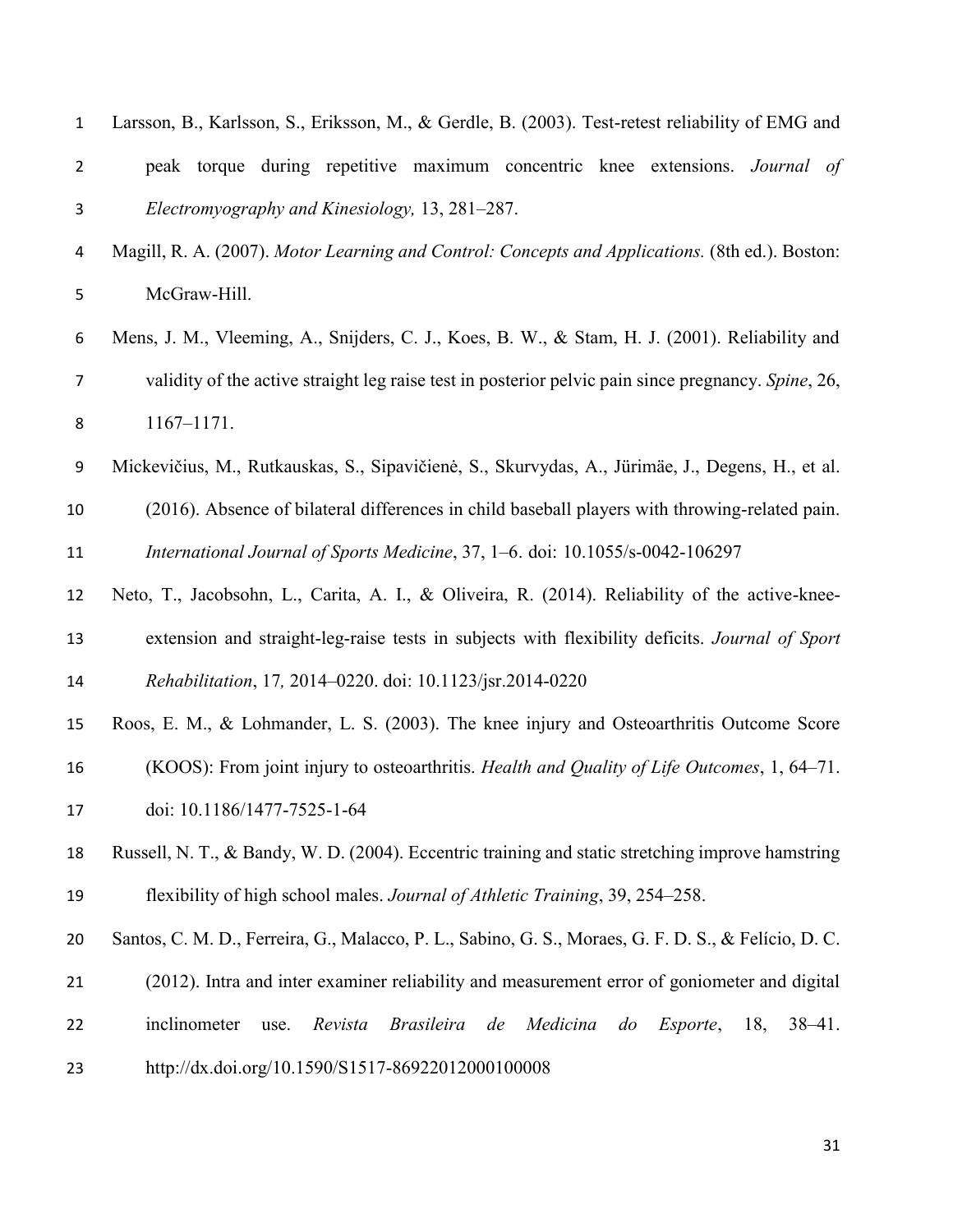| $\mathbf 1$    | Sauer, J. L., Potter, J. J., Weisshaar, C. L., Ploeg, H. L., & Thelen, D. G. (2007). Influence of      |
|----------------|--------------------------------------------------------------------------------------------------------|
| $\overline{2}$ | gender, power, and hand position on pelvic motion during seated cycling. Medicine and                  |
| 3              | Science in Sports and Exercise, 39, 2204-2211. doi: 10.1249/mss.0b013e3181568b66                       |
| 4              | Scattone Silva, R., & Serrão, F. V. (2014). Sex differences in trunk, pelvis, hip and knee kinematics  |
| 5              | and eccentric hip torque in adolescents. Clinical Biomechanics, 29, 1063–1069. doi:                    |
| 6              | 10.1016/j.clinbiomech.2014.08.004                                                                      |
| $\overline{7}$ | Sliwowski, R., Jadczak, Ł., Hejna, R., & Wieczorek, A. (2015). The effects of individualized           |
| 8              | resistance strength programs on knee muscular imbalances in junior elite soccer players. PLoS          |
| 9              | One, 10, e0144021. doi: 10.1371/journal.pone.0144021                                                   |
| 10             | Smith, H. C., Vacek, P., Johnson, R. J., Slauterbeck, J. R., Hashemi, J., Shultz, S., Beynnon, B. D.   |
| 11             | (2012). Risk Factors for Anterior Cruciate Ligament Injury Sports Health. Sports Health, 4,            |
| 12             | 69-78. doi: 10.1177/1941738111428281                                                                   |
| 13             | Stensrud, S., Myklebust, G., Kristianslund, E., Bahr, R., & Krosshaug, T. (2011). Correlation          |
| 14             | between two-dimensional video analysis and subjective assessment in evaluating knee control            |
| 15             | among elite female team handball players. British journal of sports medicine, 45, 589–595.             |
| 16             | doi: 10.1136/bjsm.2010.078287                                                                          |
| 17             | Stracciolini, A., Casciano, R., Friedman, H. L., Stein, C. J., Meehan, W. P., & Micheli, L. J. (2014). |
| 18             | Pediatric sports injuries: a comparison of males versus females. The American Journal of               |
| 19             | Sports Medicine, 42, 965-972.                                                                          |
| 20             | Toprak, U., Üstüner, E., Uyanik, S., Aktas, G., Kinikli, G. I., Baltaci, G., & Karademir, M. A.        |
| 21             | (2012). Comparison of ultrasonographic patellar tendon evaluation methods in elite junior              |
| 22             | female volleyball players: Thickness versus cross-sectional area. Diagnostic<br>and                    |
| 23             | Interventional Radiology, 18, 200-207. doi: 10.4261/1305-3825.DIR.4339-11.2                            |
|                |                                                                                                        |